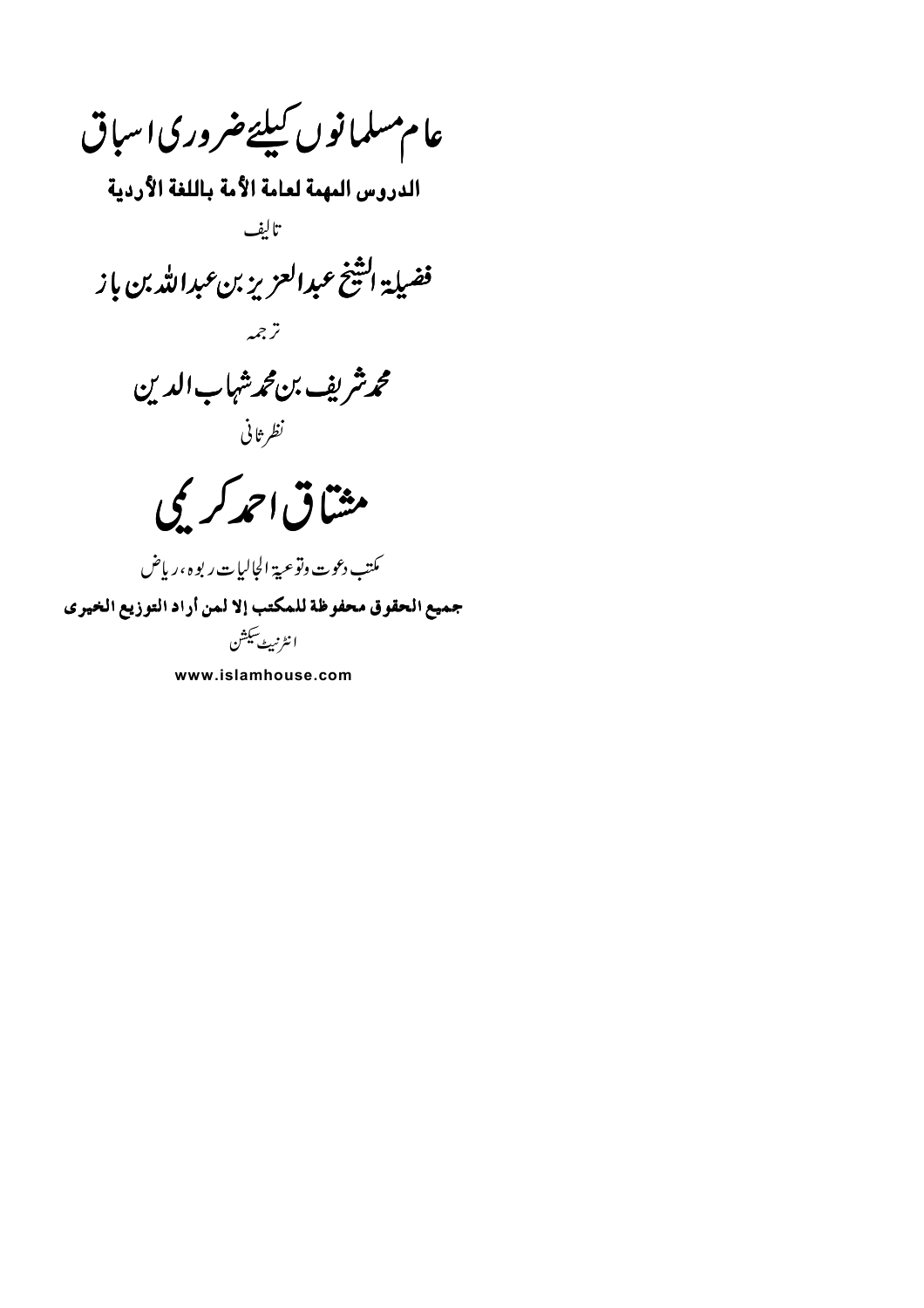| فهرست عناوين   |                            |                          |
|----------------|----------------------------|--------------------------|
| صفرتمير        | مضمون                      | تمبرشار                  |
|                | مقد مەازمولف               | $\overline{\phantom{0}}$ |
| ۲              |                            | $\mathsf{I}$             |
| ۴              |                            | $-^{\prime\prime}$       |
| ۴              | سبق(٣) توحید کی قسمیں      | $\mathcal{I}$            |
| 11             |                            | $-\Delta$                |
| $\mathsf{H}$   | سبق(۵) قر آن کریم کی تعلیم | $-1$                     |
| $\mathbf{H}$   |                            | $-2$                     |
| ۱۲             |                            | $\overline{\phantom{a}}$ |
| ۱۲             | سبق(۸) نمازکے واجبات       | $-9$                     |
| ۱۳             |                            | $\overline{\phantom{a}}$ |
| ۱۵             |                            | $-11$                    |
| ئے ا           |                            | $-11$                    |
| ئے ا           | سبق( ۱۲) وضو کے شرائط      | $\mathsf{L}$             |
| $\overline{M}$ | سبق( ۱۳) وضو کےفرائض       | $-10^{6}$                |

 $\overline{\mathbf{c}}$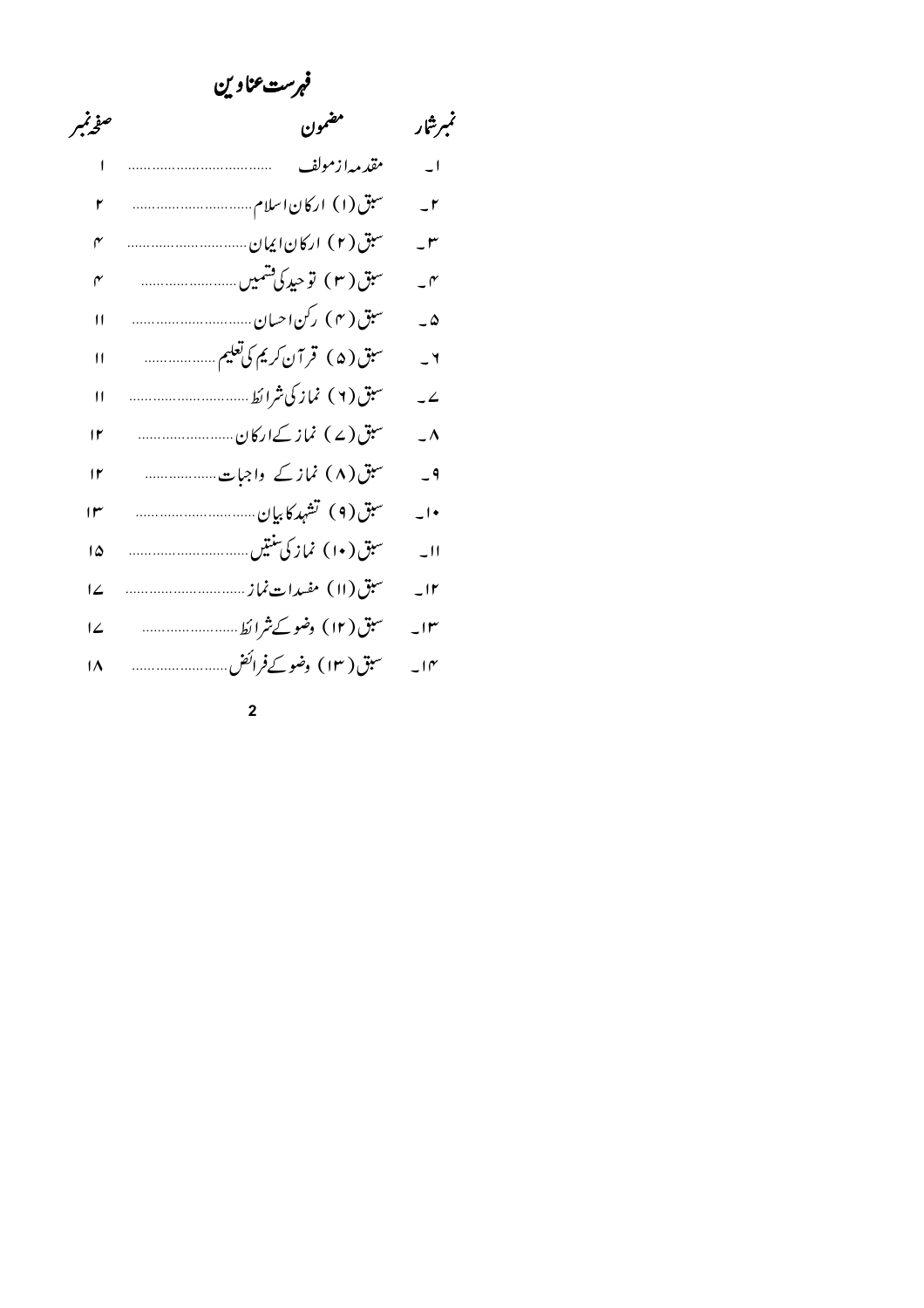$\overline{\mathbf{3}}$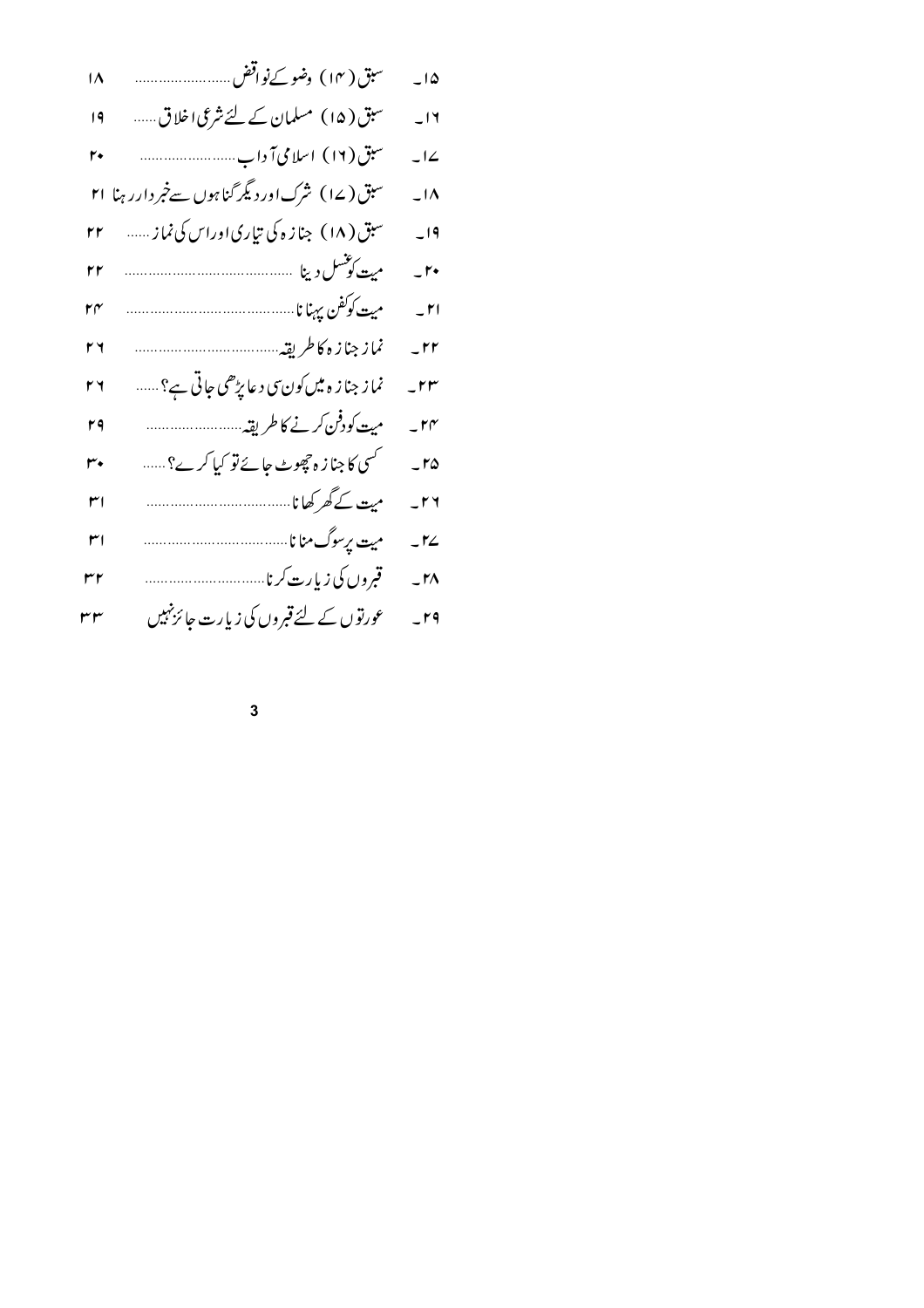بسم اللدالرحلن الرحيم

اَلْحَمْدُ لِلّٰهِ رَبِّ الْعَالَمِيْنَ، وَالْعَاقِبَةُ لِلْمُتَّقِيْنَ، وَصَلَّىٰ اللَّهُ وَسَلَّمَ عَـلـىٰ عَبْـدِهِ وَرَسُـوْلِهِ نَبِيِّنَا مُحَمَّدٍ وَعَلَىٰ آلِهِ وَأَصْحَابِهِ أَجْمَعِيْنَ .

عام مسلمانوں کے لئے دین اسلام سے متعلق جن باتوں کا جاننا ضروری ہےانہیں کےسلسلہ میں میں نے چندمخضر کلمات مرتب کئے ہیں، اور جن کا نام'' عام مسلمانوں کے لئے ضروری اسباق'' رکھا ہے۔اللہ تعالیٰ سے میں دعا گوہوں کہ وہ اس رسالہ کومسلمانوں کے لئے فائدہ مند بنائے اور میری پہ<sup>کوشش</sup> قبول فرمائے ۔**اِنَّهُ جَوَّادٌ تحریٰیہٌ** .

 $\overline{\mathbf{4}}$ 

عبدالعزيز بنءبدالله بن باز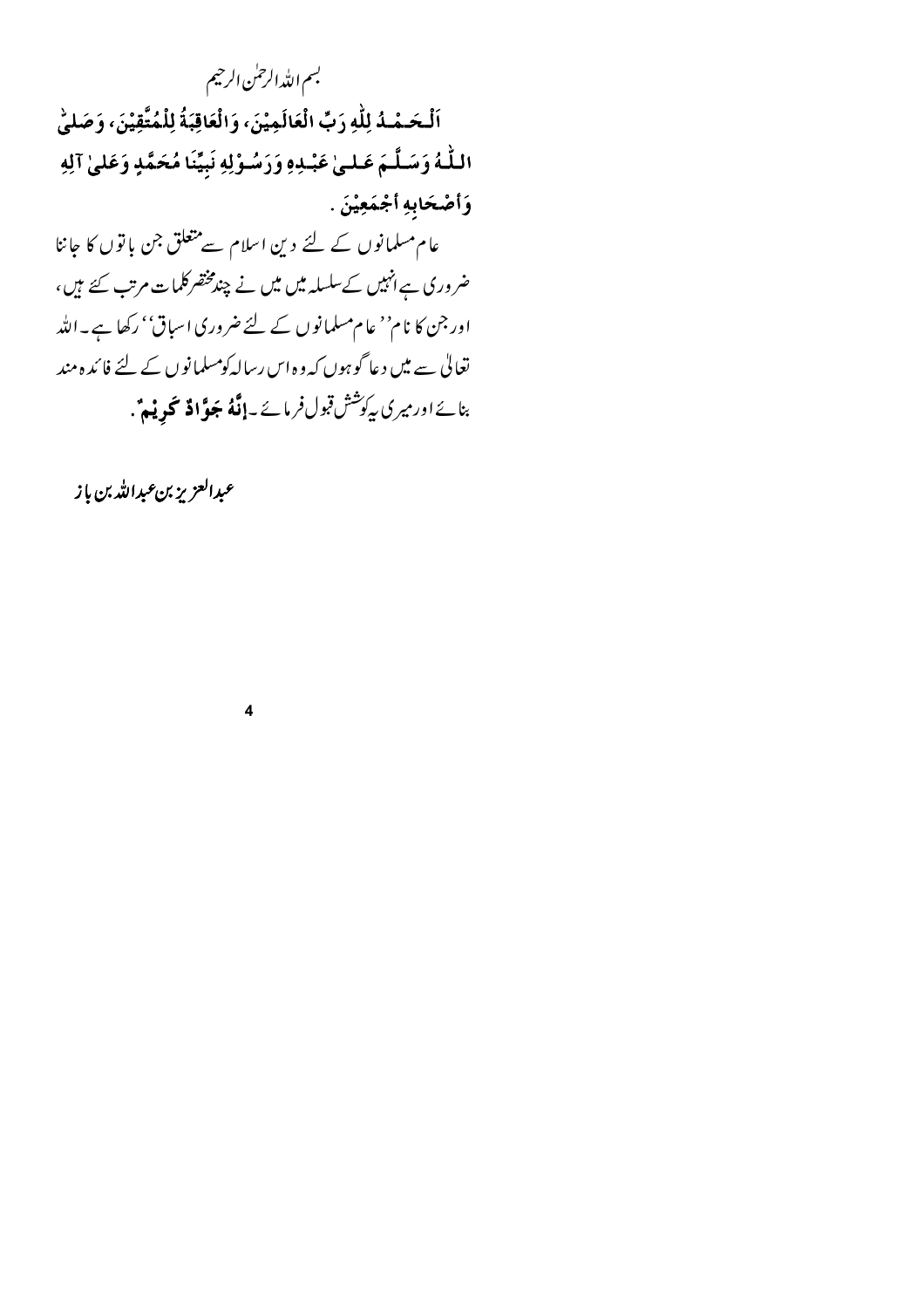عام مسلمانوں کے لئےضروری اسباق  $(1)$ اسلام کے پانچوں ارکان کا بیان کرنا اور ان میں سب سے پہلا اورا بم ركن" لاَ إِللَّهَ إِلَّا اللَّهُ مُحَمَّدٌ دَّسُوْلُ اللَّهِ " كَاسٍ بِات کے معانی کی تشریح اورشرا ئط کی وضاحت کے ساتھ گواہی دینا کہ اللہ کے سوا کوئی عبا د ت کے لائق نہیں اور یہ کہ محم<sup>حالات</sup> اللہ کے رسول ہیں ۔ مطلب بہرے کہ: **" لاَ إِلَــــهَ "** ان سار ےمعبود وں کی نفی ہے جن کی اللّٰہ کو چھوڑ کر پرستش کی جاتی ہےاور "**اِلاَّ اللّٰہُ** " صرف ایک اللّٰہ کی عبادت کااقرار ہے جس كاكوئي شريك *نهي*ں **\_ " لاَ إِلَهَ إِلَّا اللّٰهُ "** كي شرا يَط<sup>ْ حسب</sup> ذيل ہيں : (۱)علم جو جہالت کے منافی ہو( ۲) یقین جوشک کے منافی ہو( ۳ ) اخلاص جونثرک کے منافی ہو( ۴ ) سجائی جوجھوٹ کے منافی ہو( ۵ ) محبت جونفرت کے منافی ہو ( ۲ )اطاعت جو نافر مانی کے منافی ہو ( ۷ ) قبولیت جوا نکار کے منافی ہو ( ۸ ) انکاران سار ےمعبود وں کا جن کی اللّٰہ کو حٖچوڑ کریرستش کی جاتی ہے۔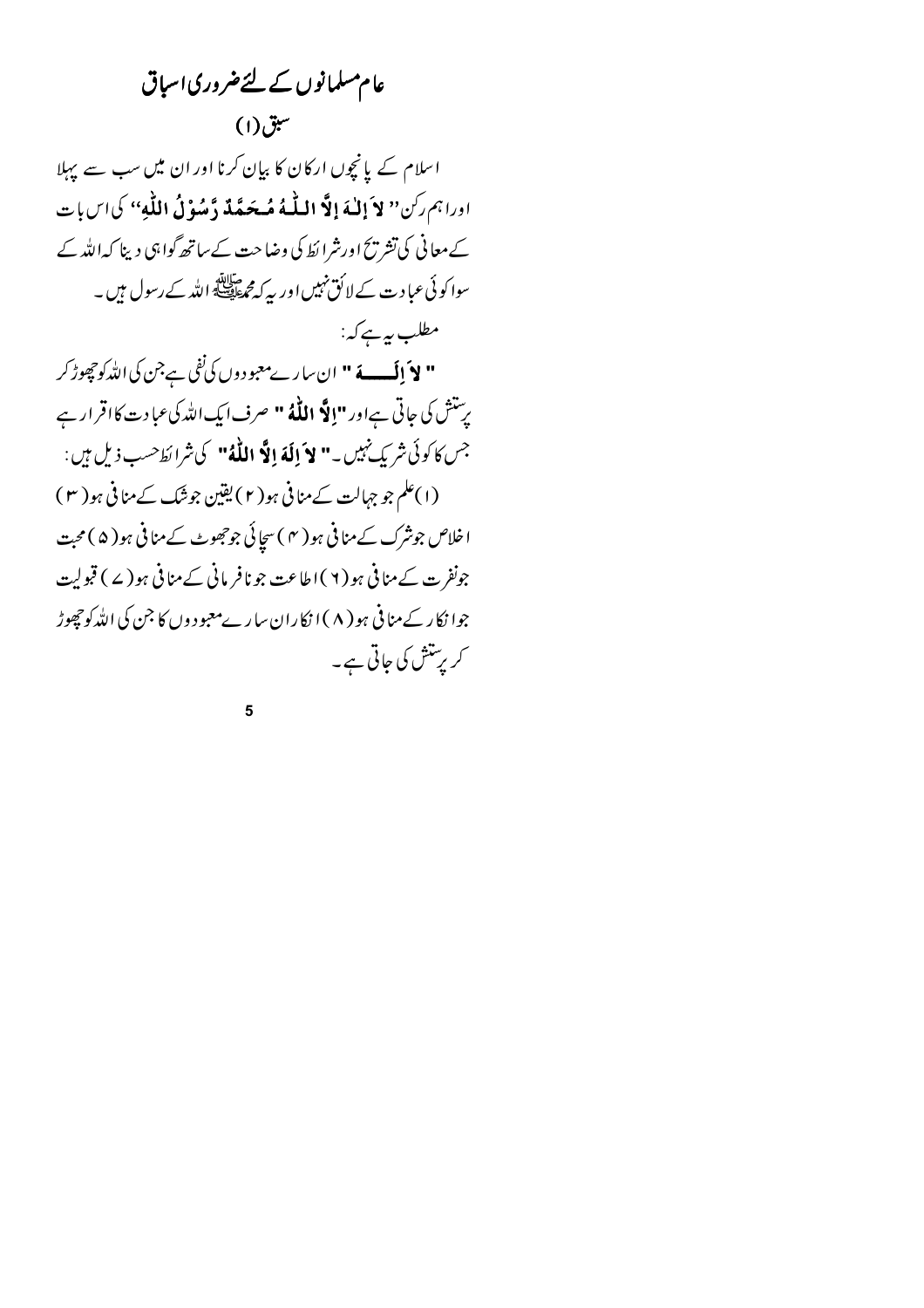اور په ٍسب<سب ذیل د وشعروں میں جمع کر دی گئی ہیں ۔ عِلْمٌوَ يَقِيْنٌ وَ اِخْلاَضٌ وَ صِدْقُكَ مَعَ مُحَبَّةٍ و انْقْبِيَادٌ وَالْمُقْبُولُ لَسَهَا وَزِيْدَ ثَامِنُهَا الْكُفْرَانُ مِنْكَ بِمَا سِوَى الْإِلَيهِ مِنَ الْإِشْيَاءَ قَدْ أَلِهَا تشر يخ: علم ، يقين ، اخلاص اورسچا ئي نيز محبت واطاعت او ران کي قبوليت اورآ ٹھُویں بات کا اضا فہ کیا گیا ہے تیراان ساری چیز وں کا انکار جن کو الله کےسوابوجاجا تا ہے۔ اس کے ساتھ ہی'' **مُحَصَّلَہٗ دَّ مُیوْ لُہِ اللّٰہ**ِ'' کی گواہی کامطلب اور اس کے نقاضے بیان کئے جاتے ہیں جوحسب ذیل ہیں : (١) رسول الله عليلاً في حتى باتوں كى خبر دى ہے ان ميں آپ كوسچا جاننا ( ۲ ) جن با توں کاحکم دیا ہےان میں آپ کی اطاعت کرنا ( ۳ ) جن کاموں سے روکا ہےان سے باز رہنا ( ۴ )اللہ کی عبادت اسی طریقہ پر اورا نہی افعال کے ذیر پیہ کرنا جواللہ اوراس کے رسول نے جائز ومشر وع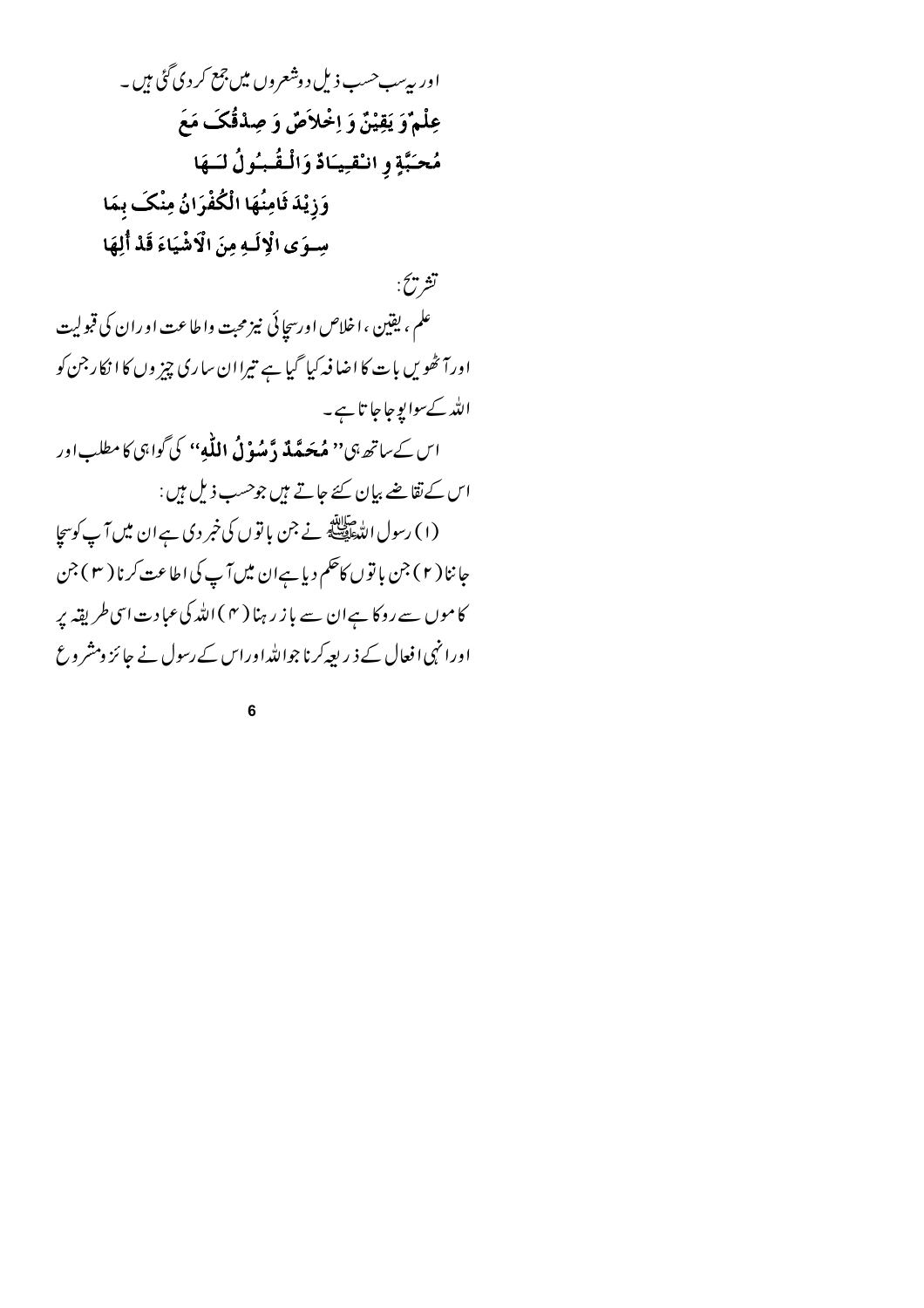$(r)$ سبق

اركانِ ايمان

اركانِ ايمان جِهِ بين: (۱) الله پرایمان لا نا(۲) فرشتوں پرایمان لا نا (۳) کتابوں پر ایمان لا نا (۴) رسولوں پرایمان لا نا (۵) روزِآخرت پرایمان لا نا (۲) اس بات پرایمان لا نا که بری بھلی نقذ پراللہ کی طرف سے ہے۔

 $(r)$ سبق

تۆحىد كى قىتمىيىن توحید کی تین فشمیں ہیںاوروہ حسب ذیل ہیں: (١) توحيدٍ ربوبيت (٢) توحيدِ الوہيت (٣) توحيدِ اساءوصفات

 $\overline{7}$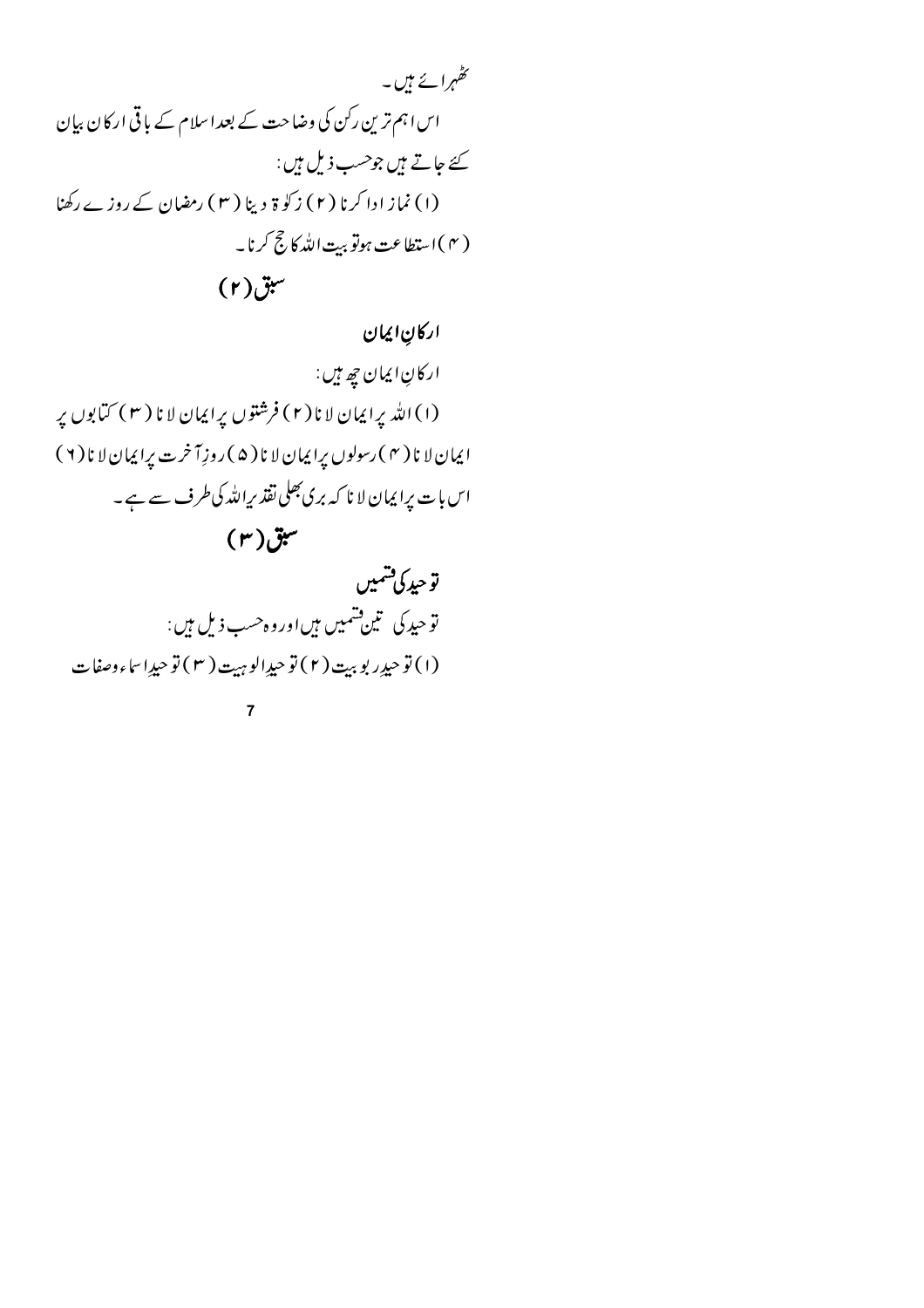**توحیدر بوبیت: اس با**ت پرایمان لا نا ہے کہ اللہ تعالیٰ ہی ہر چیز کا خالق ومتصرف ہے،اس میں کو ئی اس کا شر یک نہیں ۔ توحي**دالوہيت:ا**س بات پرايمان لا ناہے كہ اللہ تعالىٰ ہى معبود برحق ہے،عبادت میں کوئی اس کا شریک نہیں ،اور "لا اِلَسهَ إِلَّا اللّٰہ مَا" کا مطلب بھی یہی ہے ، یعنی اللہ کےسوا کوئی سجا معبود نہیں ،اس لئے نما ز ، روز ہ اور ہرفشم کی عبادت صرف اللہ واحد کے لئے کی جائے گی ،اللہ کے علا و ہ کسی اور کے لئے عبا د ت کا ایک معمو لی حصہ بھی کرنا جا ئزنہیں ۔ **توحیداساء وصفات : ب**ه ہے کہ قر آ ن کریم اوراحا دیث صحیحہ میں اللہ تعالٰی کے جواساء وصفات بیان کئے گئے ہیں ان پرایمان لایا جائے اور

انہیں اللہ کے لئے اللہ کے شایان شان ثابت کیا جائے ، پاس طور کہ ان اساء وصفات کے معانی میں کوئی تحریف نہ کی جائے ،انہیں بےمعنی نہ کیا جائے ،ان میں اللہ کے لئے کیفیت نہ بیان کی جائے اور نہ ہی مخلوق سے تشبیہ دی جائے ،جیپا کہ اللہ سجانہ کاارشاد ہے:

﴿ قُلْ هُـوَ اللَّـٰهُ أَحَدٌ ، اَللَّهُ الصَّمَدُ، لَمْ يَلِدْ وَلَمْ يُوْلَدْ، وَلَمْ يَكُنْ لَهُ كُفُواً أَحَدٌ﴾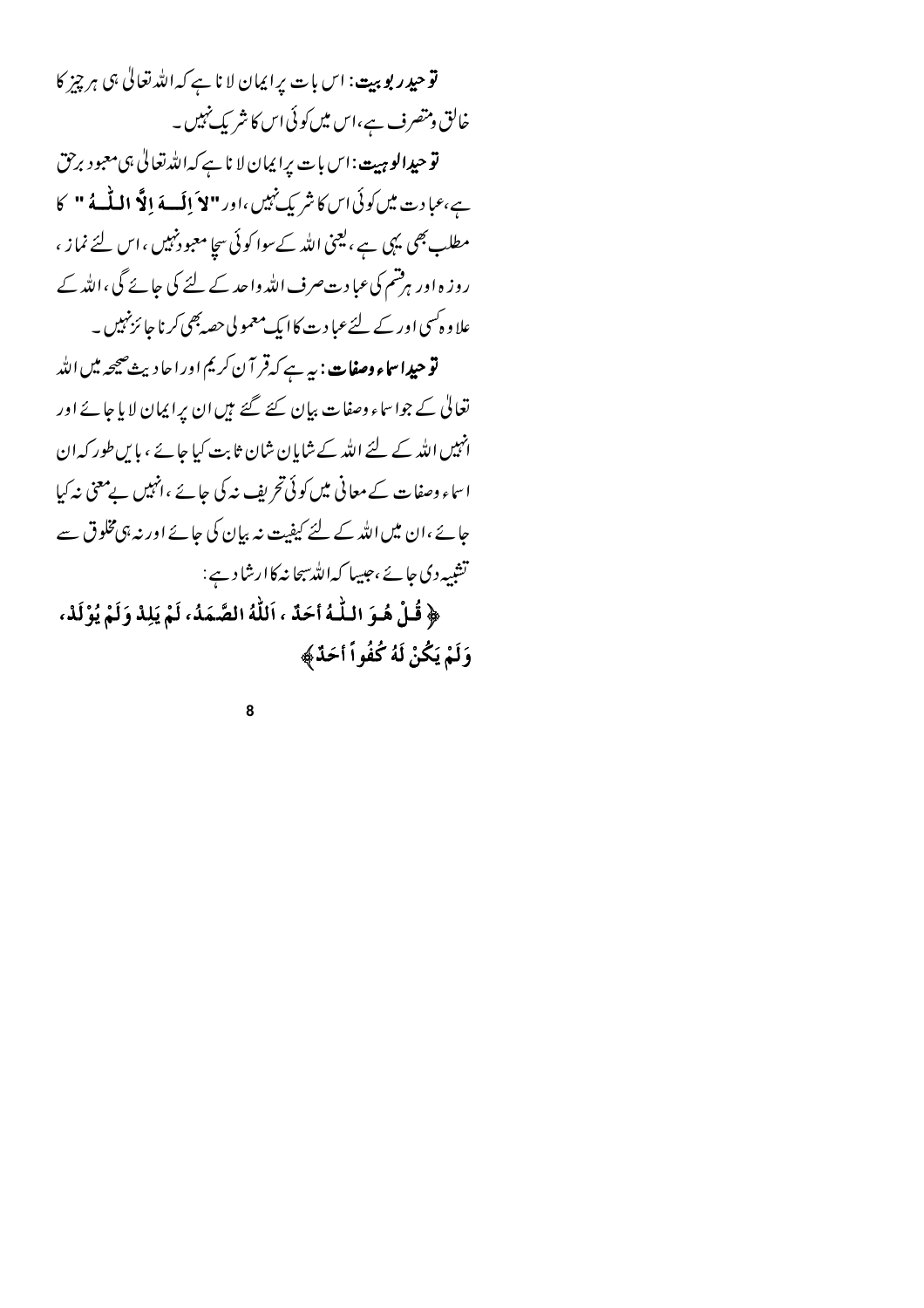<sup>د د</sup> کہواللہ ایک ہے ،اللہ بے نیاز ہے،اس نے *کس*ی کو جنا اور نہ *کس*ی نے اس کو جنا،اور نہ کوئی اس کا ہمسر ہے''۔ د وسري جگه فريايا: ﴿ لَيْسَ كَمِثْلِهِ شَيْءٌ وَهُوَ السَّمِيْعُ الْعَلِيْمُ ﴾ ''اللّٰہ کی مثل کوئی چیز نہیں ،اور وہ سننے والا ، دیکھنے والا ہے''۔ بعض اہل علم نے تو حید کی صرف دوشتمیں بیان کی ہیں، اور تو حید ِ اساء وصفات کوتو حیدِر بو بیت میں شامل ما نا ہے،اوراس میں کوئی مضا ئقہ .<br>نہیں ، کیونکہ دونوں تقسیم کی صورت میں مقصد واضح ہے ۔ اورشرک کےاقسام بھی تین ہیں : (۱) شرک ا کبر (۲) شرک اصغر ( ۳ ) شرک خفی ۔ شرک اکبر ،عمل کے اکارت ہوجانے اور جہنم میں دائمی عذاب کا موجب ہوتا ہے۔ جیسا کەاللەتغالى نےفرمایا: ﴿ وَلَوْ أَشْرَكُوْا لَحَبِطَ عَنْهُمْ مَا كَانُوْا يَعْمَلُوْنَ ﴾ ''اوراگرانہوں نے شرک کیا ہوتا تو ان کےاعمال اکارت جاتے

 $\overline{9}$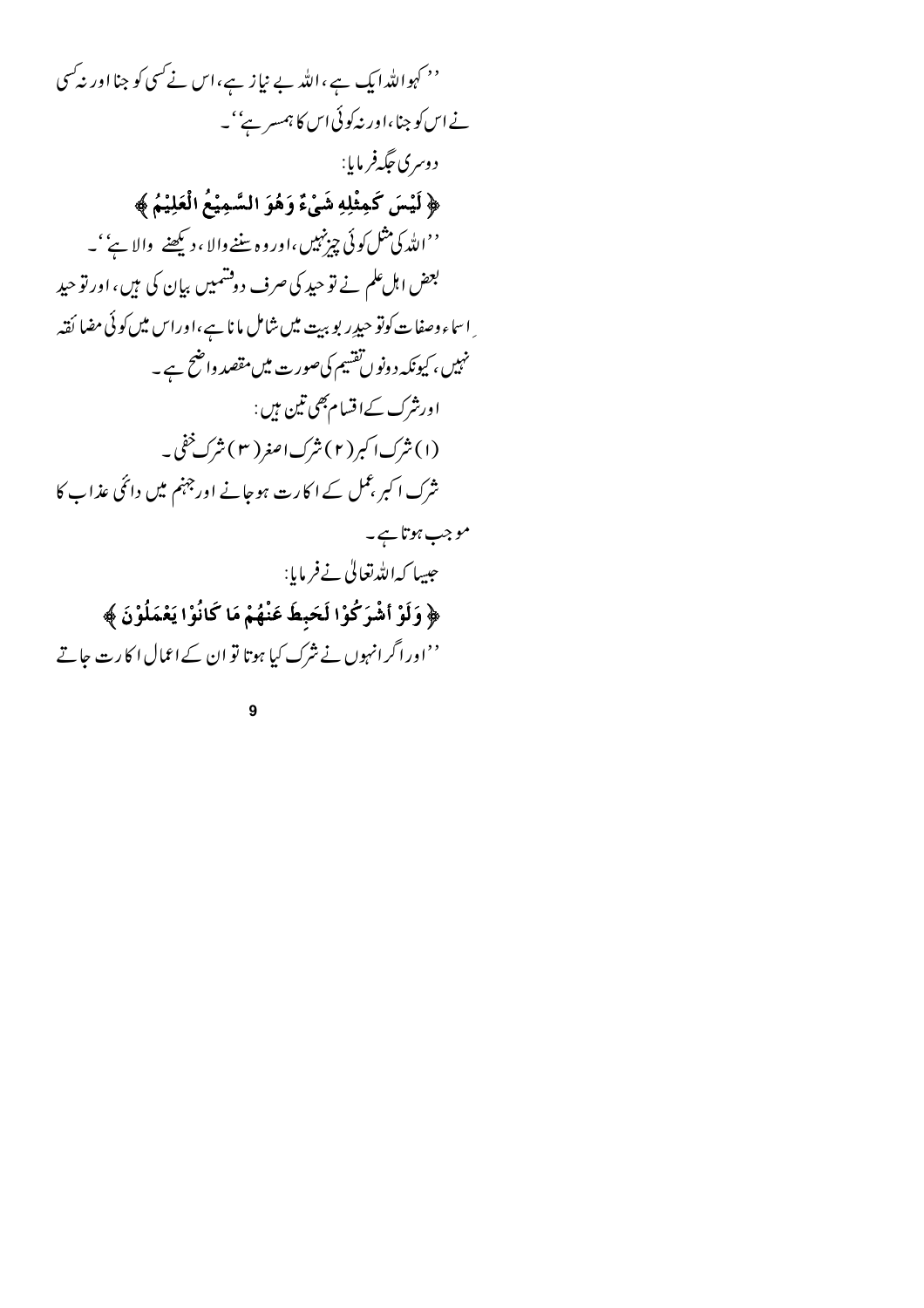جوانہوں نے کئے تھے' یہ اوراللەتغالى نےفرمایا:

﴿ مَـا كَـانَ لِلْمُشْـرِكِيْـنَ أَنْ يَعْـمُرُوْا مَسَـاجِدَ اللّٰهِ شَـاهـدِيْـنَ عَلمىٰ أنْفُسِهمْ بِالْكُفْرِ ، أوْلْئِكَ حَبطَتْ أَعْمَالُهُمْ وَفِيْ النَّارِ هُمْ خَالِدُوْنَ ﴾ (التوبة: ١٤) <sup>د م</sup>شرکوں کا پیکا م<sup>نہ</sup>یں ( اس کے لائق نہیں ) کہ وہ اللّٰہ کی مسجد وں کو آباد کریں حالانکہ وہ اپنے اوپرکفر کے گواہ ہیں، یہ وہ لوگ ہیں جن کے اعمال ا کارت ہو گئے اور وہ جہنم میں ہمیشہ ریں گے''۔ اور پھر جواس حالت میں مرے گا اللہ اس کو ہرگز معاف نہیں کرے گا اوراس پر جن<sub>ت</sub> <sub>حرام ہے۔</sub> جبيها كەاللەعز وجل نےفرمایا: ﴿ إِنَّ اللَّهَ لاَ يَغْفِرُ أَنْ يُشْرَكَ بِهِ وَيَغْفِرُ مَا دُوْنَ ذٰلِكَ لِمَنْ يَشَاءُ ﴾ (النساء: ٣٨) '' بلا شیہ اللہ اس بات کو معاف نہیں کرتا کہ اس کے ساتھ شرک کیا جائے اوراس کےسوا ( گناہ ) جس کے جاہےمعاف کر دیتا ہے' ۔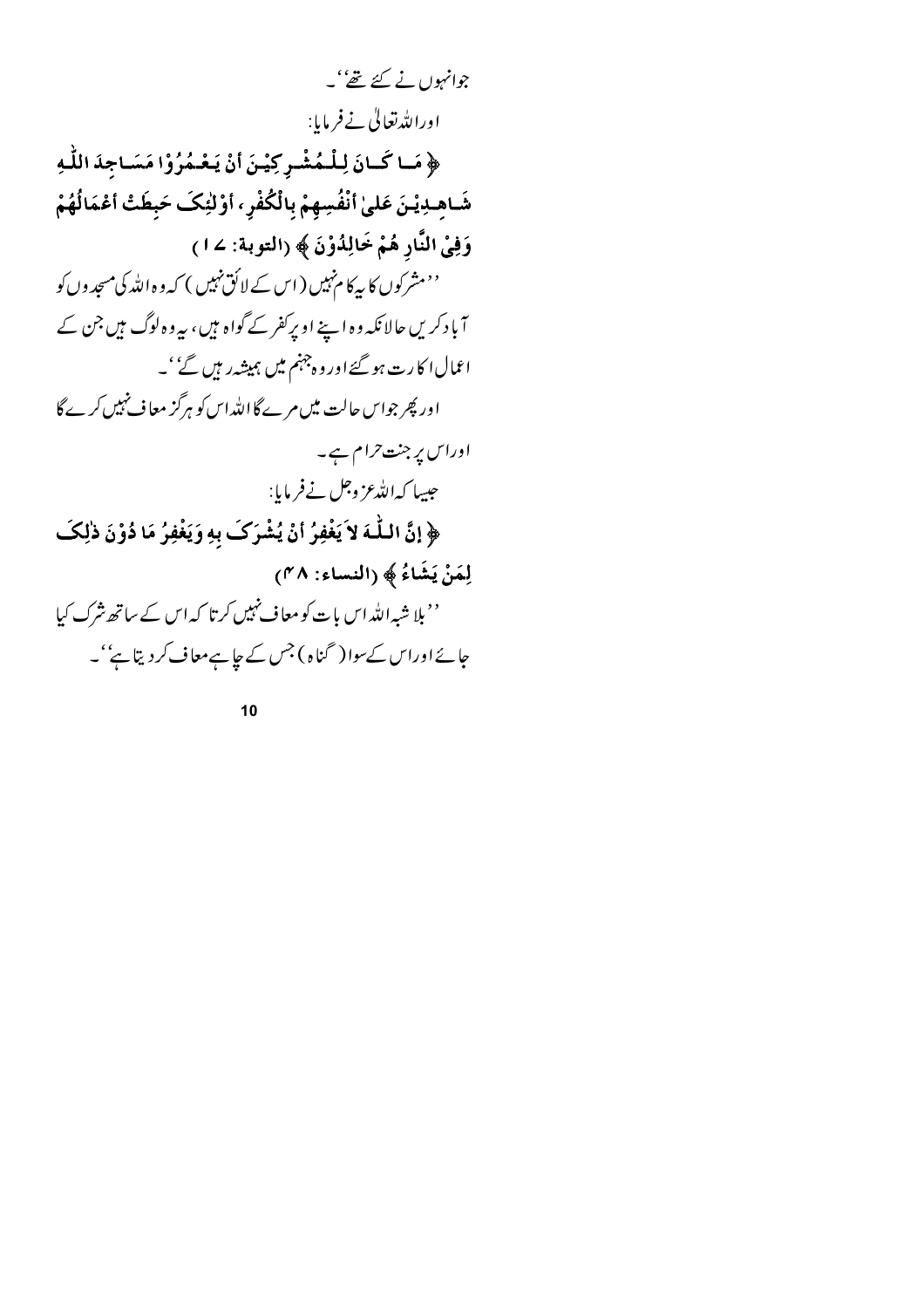نيز الله سجانه نےفرمایا: ﴿إِنَّهُ مَنْ يُشْرِكْ بِاللَّهِ فَقَدْ حَرَّمَ اللَّهُ عَلَيْهِ الْجَنَّةَ وَمَأْوَاهُ النَّارُ وَمَا لِلظَّالِمِيْنَ مِنْ أَنْصَارِ﴾ (المائدة: ٢٤) '' جو څخص الله کے ساتھ شرک کرے یقیناً الله نے اس پر جنت حرام کر دی ہےاوراس کا ٹھکا نہ جہنم ہےاور خلالموں کا کوئی مد دگا رنہیں' '۔ مُر دوں اور بتوں کو پکارنا اوران سےفریاد کرنا اوران کی نذر ماننا اوران کے لئے جانور ذبح کرنا بھی نثرک اکبر کی قسموں میں سے ہے۔ .<br>شرک اصغر وہ ہے جس کا شرک ہونا کیاب وسنت کی نصوص سے ثابت ہولیکن شرک ا کبر کی قسم سے نہ ہو، جیسے کسی عمل میں'' ریا'' کا پایا جانا،غيرالله كي تسم كھانا، يا يوں كہنا'' الله جو جا ہے اور فلا ں حا ہے'' وغير ہ چنانچەرسول الدولپاتھ نے فرمایا ہے :

﴿اخْوَفْ مَا أَخَافْ عَلَيْكُمْ الشِّرْكُ الأَصْغَرُ فَسُئِلَ عَنْهُ فَقَالَ: الرِّيَاءُ﴾

''سب سے زیاد ہ خطرناک بات جس سے میں تمہار ےحق میں <sub>ڈ</sub>رتا ہوں وہ شرک اصغر ہے، جب اس کے بارے میں دریافت کیا گیا تو آپ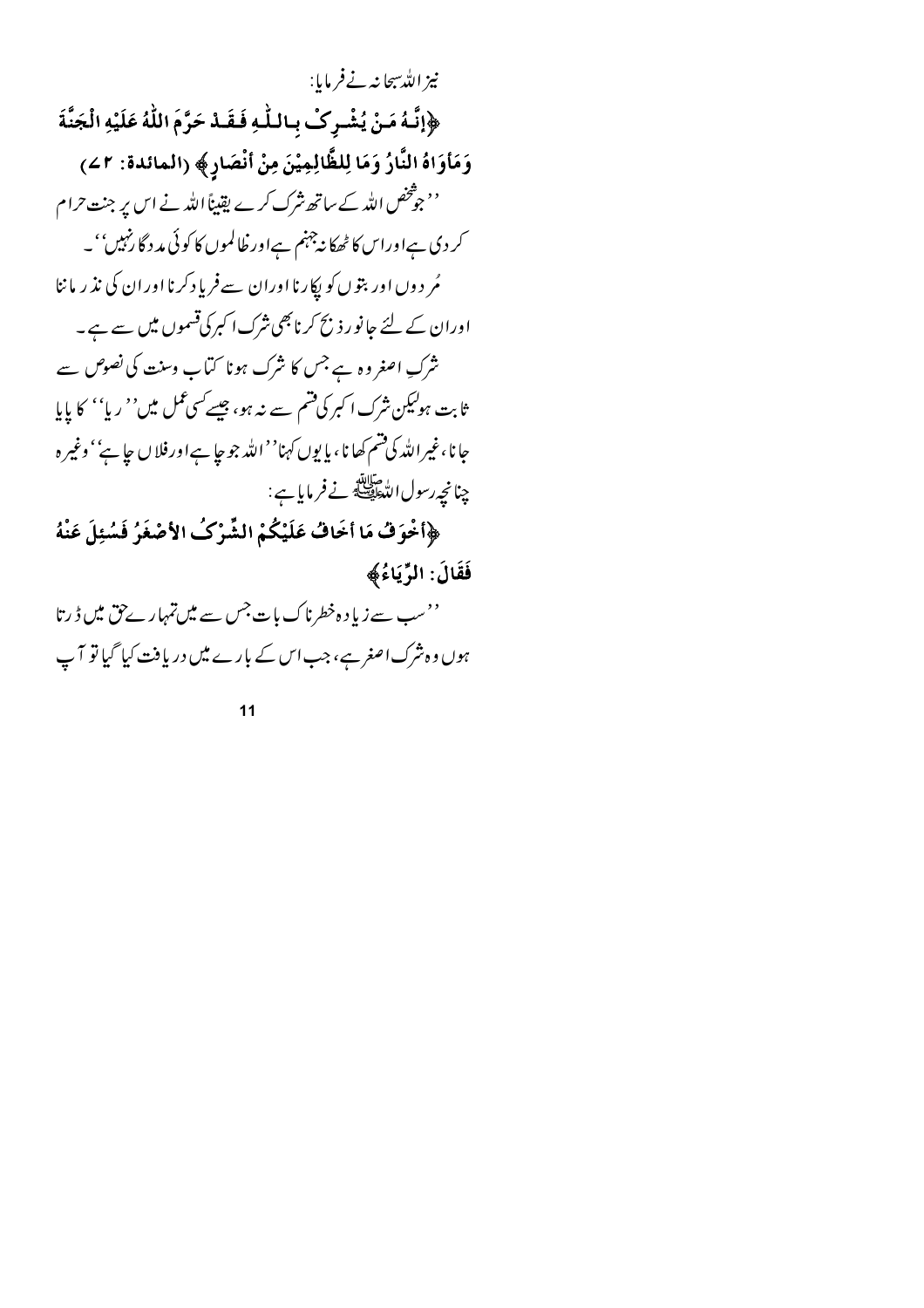نےفرمایاوہ''ریا کاری'' ہے''۔ اس حدیث کوامام احمہ ،طبرانی اور بیہیق نےمحمود بن لبید انصاری سے بہترین سند کے ساتھ بیان کیا ہے۔ نیز طبرانی نے نبیﷺ سے رافع بن خد تئج اور ان سےمحمود بن لیبیرانصاری کی روایت کوئی عمدہ سندوں سے بیان کیا ہے۔ اس کےعلاوہ نبی اللّٰہ نے یہ بھی فرمایا: ﴿مَنْ حَلَفَ بِشَيْءٍ دُوْنَ اللَّهِ فَقَدْ أَشْرَكَ﴾ ''جس شخص نے اللہ کےسواکسی اور چیز کی شم کھائی اس نے نثرک کیا''۔ اس حديث كوامام احمد نے حضرت عمر بن خطاب رضي الله عنه سے صحیح ۔<br>سند کےساتھ روایت کیا ہےاورا بوداود وتر م**ذی** نےحضرت *عبد*اللہ بن عمر رضی اللہ عنہا کی نبیﷺ سے اس روایت کو صحیح سند کے ساتھ بیان کیا ہے كەآپ نےفرمایا: ﴿مَنْ حَلَفَ بِغَيْرِ اللَّهِ فَقَدْ كَفَرَ أَوْ أَشْرَكَ﴾ ''جس شخص نے غیراللہ کی تسم کھائی تو یقیناًاس نے کفرکیا یاشرک کیا''۔

اور ابوداود نے نمی ﷺ کےحسب ذیل ارشاد کوحضرت حذیفہ بن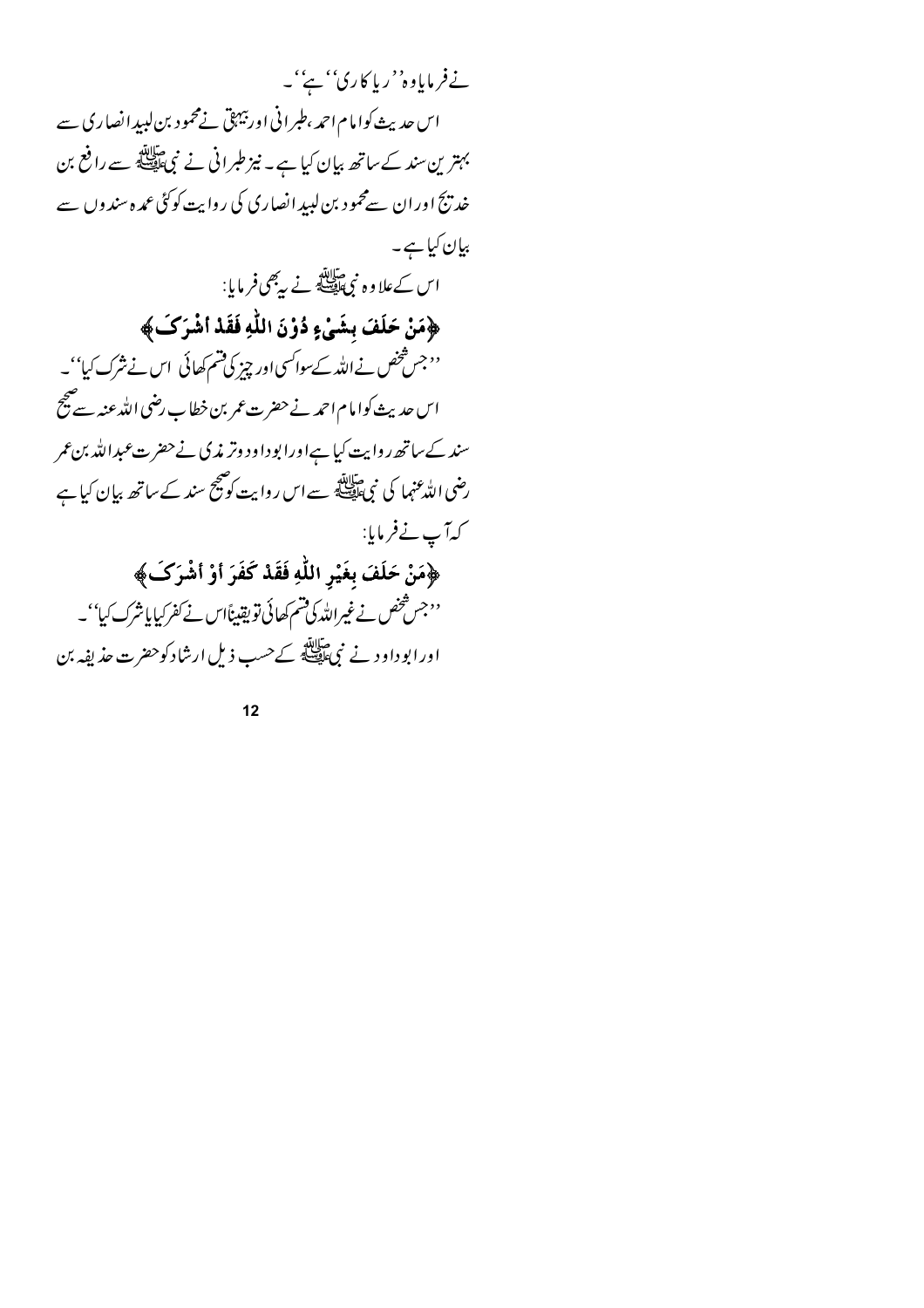یمان رضی اللہ عنہ سے پیج سند کے ساتھ بیان کیا ہے : ﴿لاَ تَبِقُوْلُوْا مَا شَاءَ اللَّهُ وَشَاءَ فَلاَنَّ وَلَكِنْ قُوْلُوْا مَاشَاءَ اللَّهُ ثُمَّ شَاءَ فُلاَنَّ ﴾ '' تم مت کہو'' اللہ جو جا ہےاور فلاں جا ہے،لیکن ( یوں ) کہو'' جو الله جا ہے پھرفلاں جا ہے''۔ شرک اصغر کی پی<sup>قت</sup>م اگر چه ارتد اد اورجہنم میں ہی<del>ٹ</del>گی کی موجب نہیں ہوتی کیکن کمال تو حید کےخلاف ہے۔ تيسري قسم'' شرك خفي'' ہے،اس كى دليل نبى اقلاق كا بہارشاد ہے: ﴿الاَاخْبِيرُكُمْ بِيمَا هُوَ اخْوَفْ عَلَيْكُمْ عِنْدِيْ مِنَ الْـمَسِيْحِ الدَّجَّالِ؟ قَالُوْا بَلَىٰ يَا رَسُوْلَ اللَّهِ! قَالَ: الشَّرْكُ الْخَفِيُّ يَقُوْمُ الرَّجُلُ فَيُصَلِّيْ فَيُزَيِّنُ صَلاَّتَهُ لِمَا يَرِ ىٰ مِنْ نَظَرِ الرَّجُلِ إِلَيْهِ﴾ '' کیامیں تہہیں نہ بتاؤں وہ بات جومیر ےنز دیک تمہارے لئے م<del>س</del>ح د جال سے زیا د ہ خطرناک ہے؟ لوگوں نے کہا ہاں اےاللہ کے رسول! تو آپ نے فر مایا: وہ شرک <sup>خف</sup>ی ہے،آ دی کھڑ اہوتا ہے کہ<sup>ن</sup>ما زیڑ ھےتو <sup>کس</sup>ی کو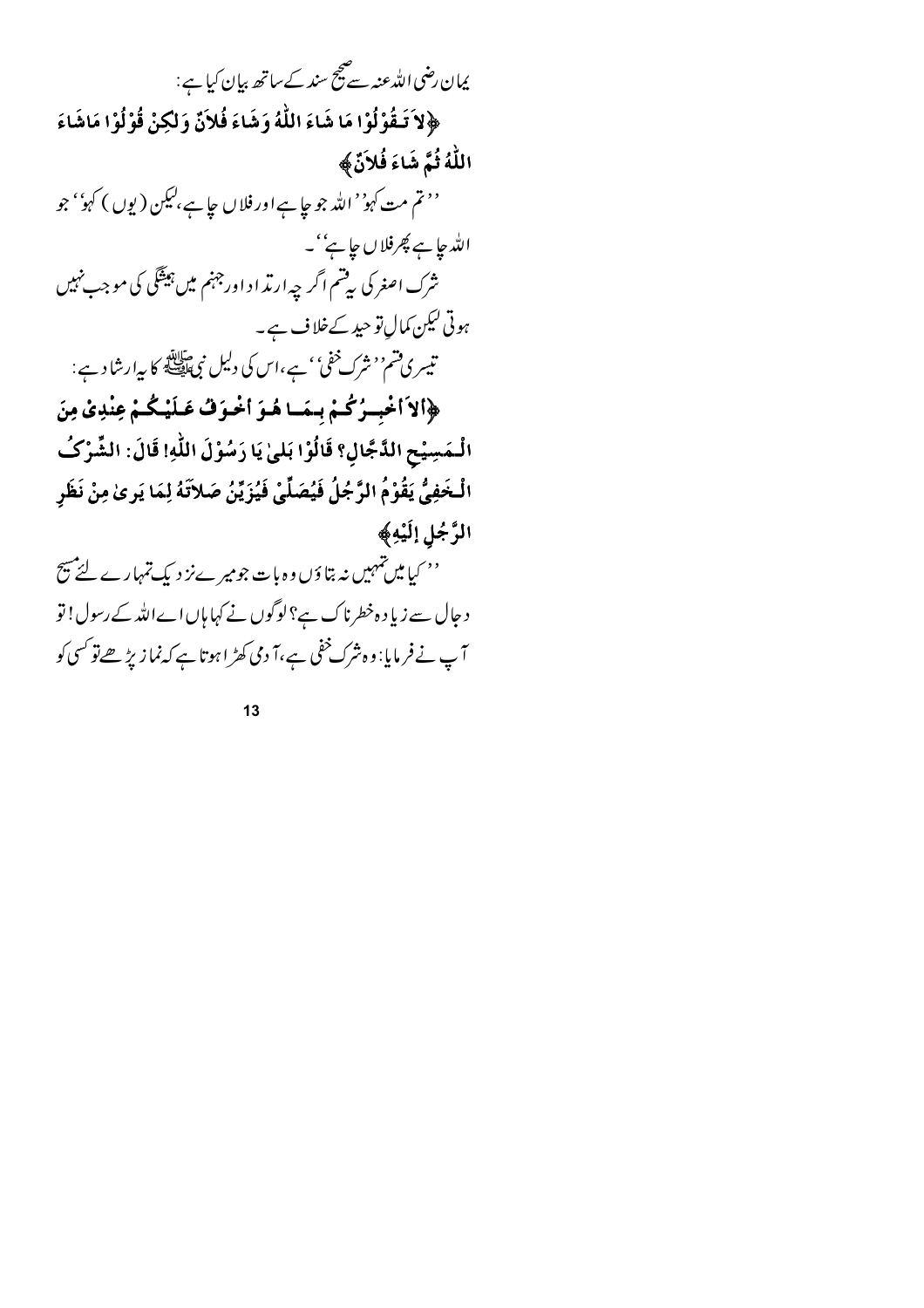این طرف دیکھایا کر،اینی نماز کوسنوارتا ہے''۔ اس حدیث کوامام احمد نے حضرت ابوسعید خدری رضی اللہ عنہ کی روایت سےاینی مسند میں بیان کیا ہے۔ شرک کوصرف د وقسموں میں بھی تقسیم کیا جا سکتا ہے ۔ (۱) شرک اکبر (۲) شرک اصغر، اور تیسری قسم شرک خفی وه ان د ونوں میں شامل ہے۔ چنانچہ منافقین کا شرک شرک اکبر میں شار ہوگا کیونکہ پیادگ اپنے باطل عقا ئدکو چھپاتے اوراسلام کامحض دکھاوے کے لئے اور ابنی جانوں کےخوف سے اظہار کرتے تھے، اور اسی طرح '' رپا'' کا شرک اصغرمیں شار ہوگا جیپا کہ مجمود بن لبیدالصاری رضی اللہ عنہ کی مذکور ہصدرحدیث میںآ پاہے۔اوراللہ ہی تو فیق دینے والا ہے۔

 $(r)$ سبق



$$
14
$$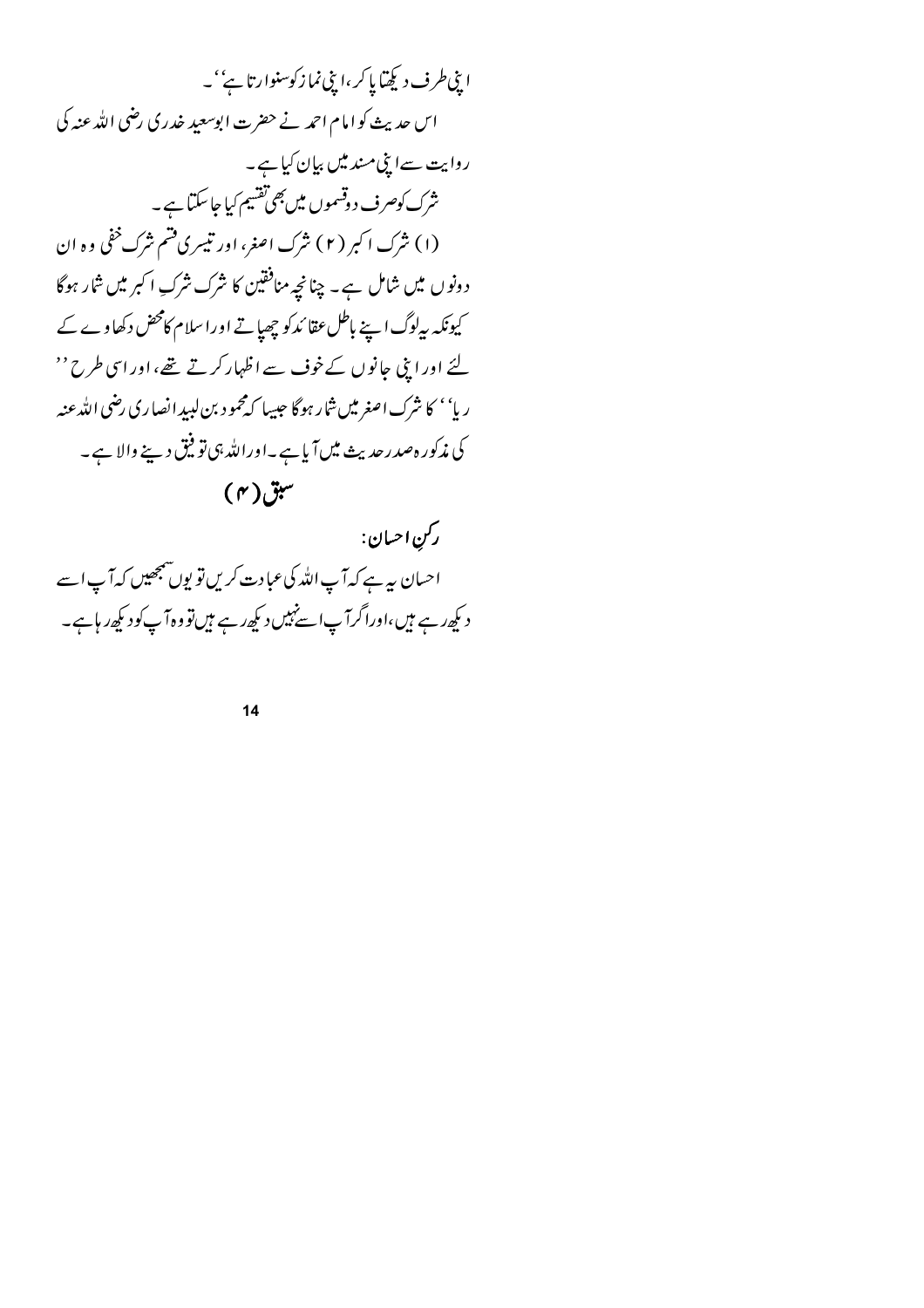# $\tilde{\mathcal{L}}(\mathfrak{a})$ سبق

سورہ فاتحہ اور سورہ زلزال تا سورہ ناس میں سے جس قدر ہو سکے حچوڻي سورتيں سمجھا نا، پڑ ھا نا اور پڑ ھائي درست کرا نا، حفظ کرا نا نيز ان با توں کی تشریح کرنا جن کا سمجھناضر وری ہو۔

 $(Y)$ سبق

نماز کےشرائط: نماز کې شرا ئط نو مېں : (۱) اسلام (۲)عقل (۳) تميز (۴) بادضو ہونا (۵)حقیقی نجاست د ورکرنا ( ۲ ) شرم گاه کو چھپانا ( ۷ ) وقت کا داخل ہونا ( ۸ ) قبلہ رخ ہونا (۹) نېت په

#### $(2)$ سبق

نماز کے ارکان: نماز کےارکان چودہ ہیں اور وہ حسب ذیل ہیں : (۱) قدرت ہوتو کھڑے ہونا (۲) تکبیرتح یمہ (۳) سورہ فاتحہ یڑ ھنا( ۴ ) رکوع ( ۵ ) رکوع کے بعدقومہ میں ٹھیک سے کھڑے ہونا( ۲ )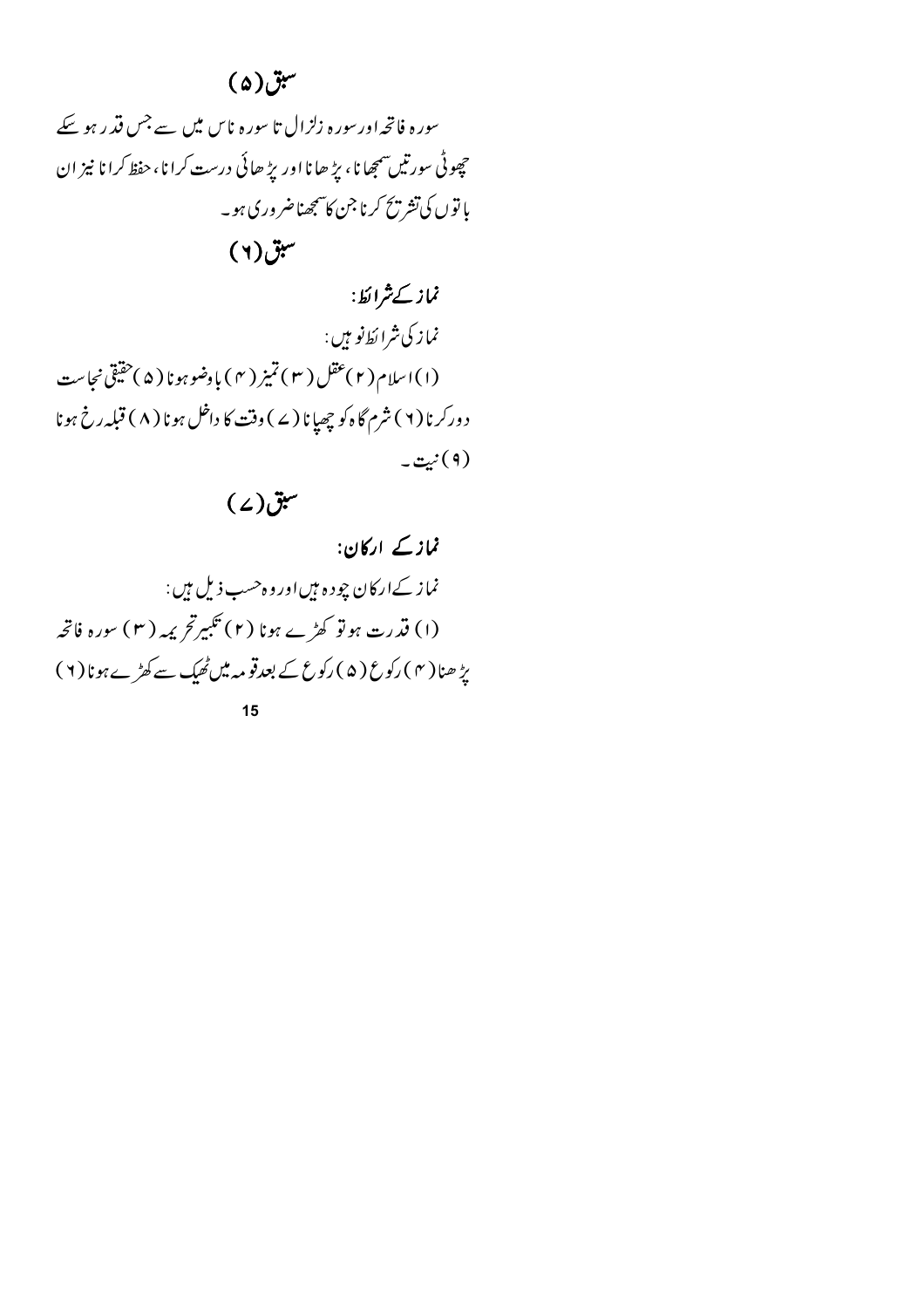سات اعضاء پرسجدہ کرنا (ے )سجد ہ سے سراٹھانا ( ۸ ) دونو ںسجد وں کے درمیان بیٹھنا( ۹ ) تمام افعال میں اطمینان ہونا ( ۱۰ ) ارکان میں ترتیب ہونا(اا) آ خری تشہد ( ۱۲) تشہد کے لئے بیٹھنا ( ۱۳) نبیﷺ پر درود یڑ ھنا ( ۱۴ ) د ونوں جانب سلام پھیرنا۔  $\mathbf{u}(\lambda)$ سبق

نماز کے داجبات: نماز کے داجیات آٹھ ہیں : (۱) تئبیرتحریمہ کے بعد والی تمام تئبیرات(۲)امام اور منفرد کا "سَمِعَ اللَّهُ لِمَنْ حَمِدَهُ " كَهَا(٣)سبكا"رَبَّنَا وَلَكَ الْحَمْدُ " كَهَا( ٣ ) رَكوع مِين "سُبْحَانَ رَبِّيَ الْعَظِيْمِ" كَهَا( ۵ ) سجده مين "مُبْسَحَسانَ دَبّسَى الْأَعْلَىٰ" كَهَمَا (٤) تَشْهِداول (٨) تَشْهِد اول کے لئے بیٹھنا۔

 $(9)$ سبق

تشهدكا بيان: تشہد درج ذیل ہے: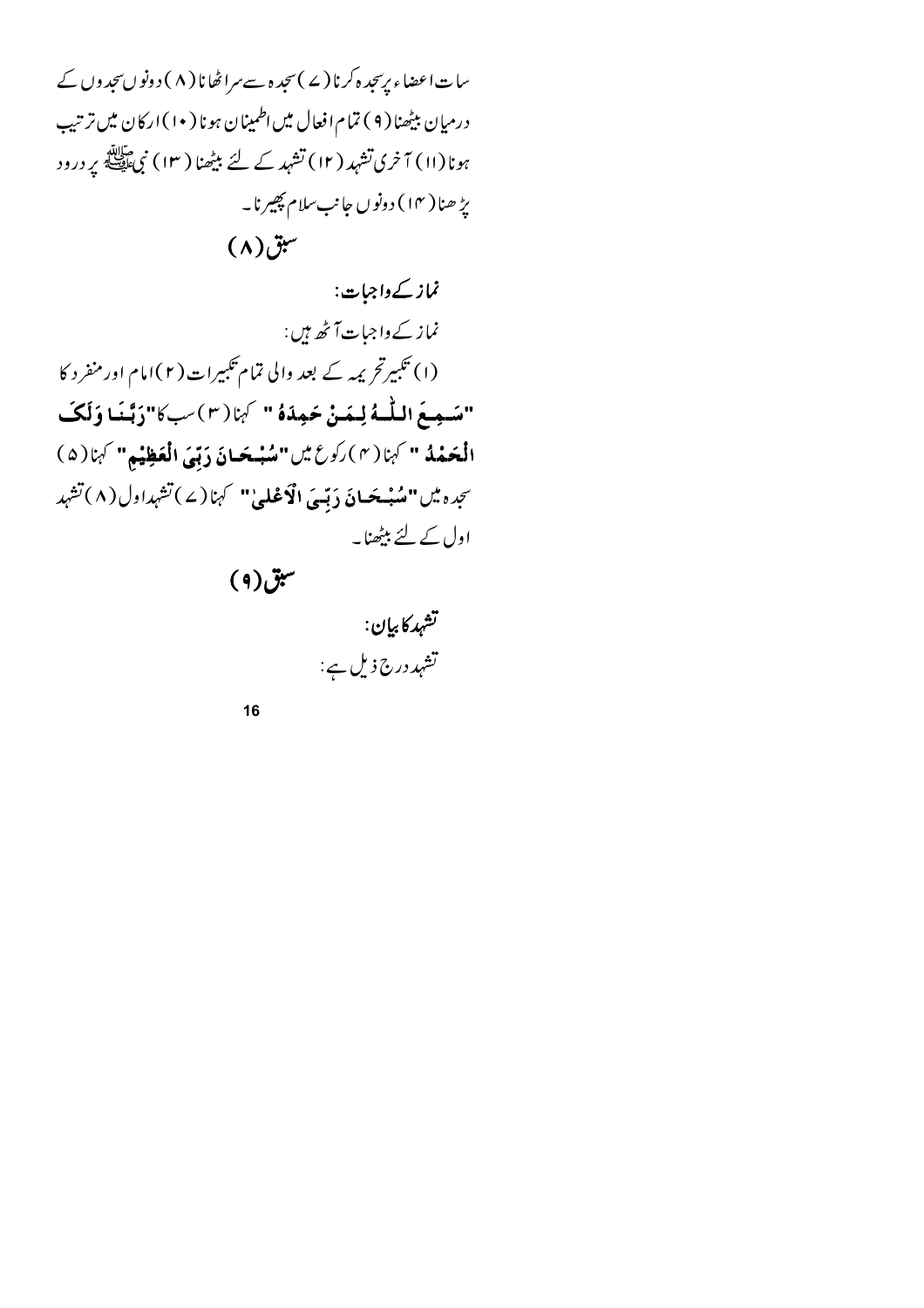﴿التَّحِيَّـاتُ لِلْهِ وَالصَّـلَوَاتُ وَالطَّيِّبَاتُ، اَلسَّلاَمُ عَـلَيْكَ أَيُّهَـا الـنَّبِـيُّ وَرَحْـمَةُ اللَّهِ وَبَرَكَاتُهُ ، اَلسَّلاَمُ عَلَيْنَا وَعَلَّىٰ عِبَادِ اللَّهِ الصَّالِحِيْنَ، أَشْهَدُ أَنْ لاَ إِلٰهَ إِلَّا اللَّهُ وَأَشْهَدُ أَنَّ مُحَمَّداً عَبْدُهُ وَرَسُوْلُهُ ﴾

'' تمام تعریفیں اور دعا ئیں ( عبادتیں ) اور یا کیز ہ چیزیں اللہ ہی کے لئے ہیں،سلام ہوآ پ پراے نبی اوراللّٰہ کی رحمت اوراس کی برکنیں ،سلام ہوہم پراوراللہ کے نیک بندوں پر۔ میں گواہی دیتا ہوں کہ اللہ کےسواکوئی معبودنہیں اور میں گواہی دیتا ہوں کہ مجداس کے بندےاوررسول ہیں''۔

در ودشريف په ہے : ﴿اللَّهُمَّ صَلِّ عَلَىٰ مُحَمَّدٍ وَعَلَىٰ آلِ مُحَمَّدٍ كَمَا صَلَّيْتَ عَـلـىٰ إِبْـرَاهِيْـمَ وَعَـلـىٰ آلِ إِبْرَاهِيْمَ، إِنَّكَ حَمِيْدٌ مَجِيْدٌ. وَبَارِكْ عَلَىٰ مُحَمَّدٍ وَعَلَىٰ آلِ مُحَمَّدٍ كَمَا بَارَكْتَ عَلَّىٰ إِبْرَاهِيْمَ وَعَلَّىٰ آلِ إِبْرَاهِيْمَ، إِنَّكَ حَمِيْدٌ مَجِيْدٌ ﴾ ''اےاللہ محمہ یراورآ ل¢ریر رحمت نازل فرما جیپا کہ تو نے رحمت نازل فرمائی ابراہیم پر اور آل ابراہیم پر، بے شک تو خو بیوں والا اور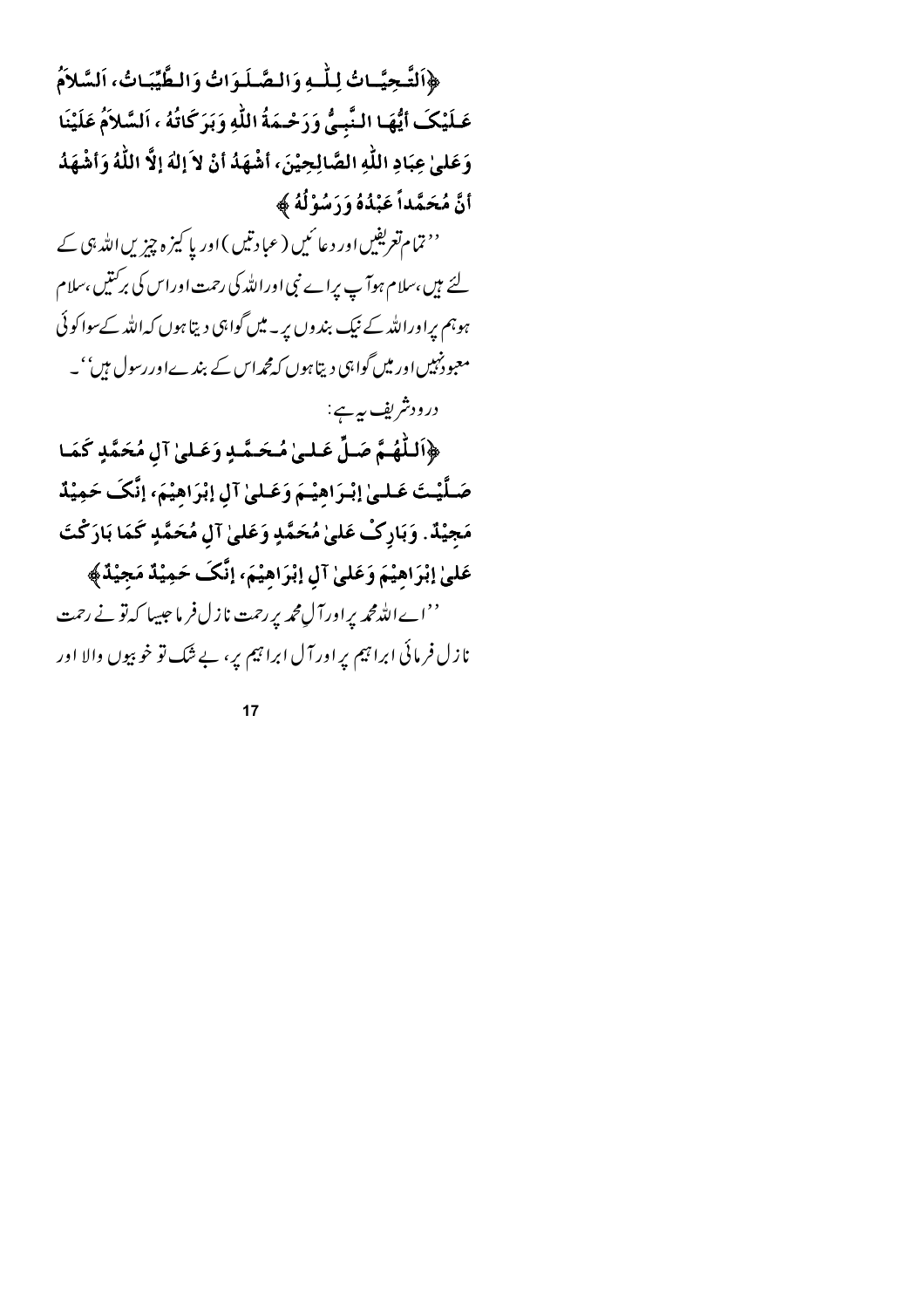بزرگ ہے،اور برکت نازل فر مامحمہ یراورآ ل محمہ پرجیبا کہ تونے برکت نازل فرمائی ابرا تیم پراور آل ابرا تیم یر، بے شک تو خوبیوں والا اور بزرگ ہے''۔

اور پھر آ خری تشہد میں عذابِ جہنم اور عذابِ قبر اور زندگی اورموت کے فتنداور پیچ د جال کے فتنہ سے پناہ ما گئے ( جواس طرح ہے : ﴿اللَّهُمَّ إِنِّي أَعُوْذُ بِكَ مِنْ عَذَابٍ جَهَنَّمَ وَمِنْ عَذَابِ الْقَبْرِ وَمِنْ فِتْدَةِ الْمَحْيَا وَالْمَمَاتِ وَمِنْ فِتْدَةِ الْمَسِيْحِ **السدَّ جَّسالِ ﴾** اور پھر جو د عالپند ہو پڑ ھےاور بطورخاص حسب ذیل ادعیہ ماثوره يڑھے:

﴿أَلِلْهُمَّ أَعِنَّمْ عَلَىٰ ذِكْرِكَ وَشُكْرِكَ وَحُسْنِ عِبَادَتِكَ، اَللَّهُمَّ إِنِّيْ ظَلَمْتُ نَفْسِيْ ظُلْماً كَثِيْراً وَلاَ يَغْفِرُ الـذُّنُـوْبَ إلَّا أنْـتَ فَـاغْفِرْ لِيْ مَغْفِرَةً مِنْ عِنْدِكَ وَارْحَمْنِيْ إِنَّكَ أَنْتَ الْغَفُوْرُ الرَّحِيْمُ﴾

''اےاللہ اپنے ذکراورشکراورا پی بہترین عبادت کے لئے میری مد دفر ما۔اےاللہ میں نے اپنےنفس پر بہت ظلم کیا ہےاور تیرےسوا کو ئی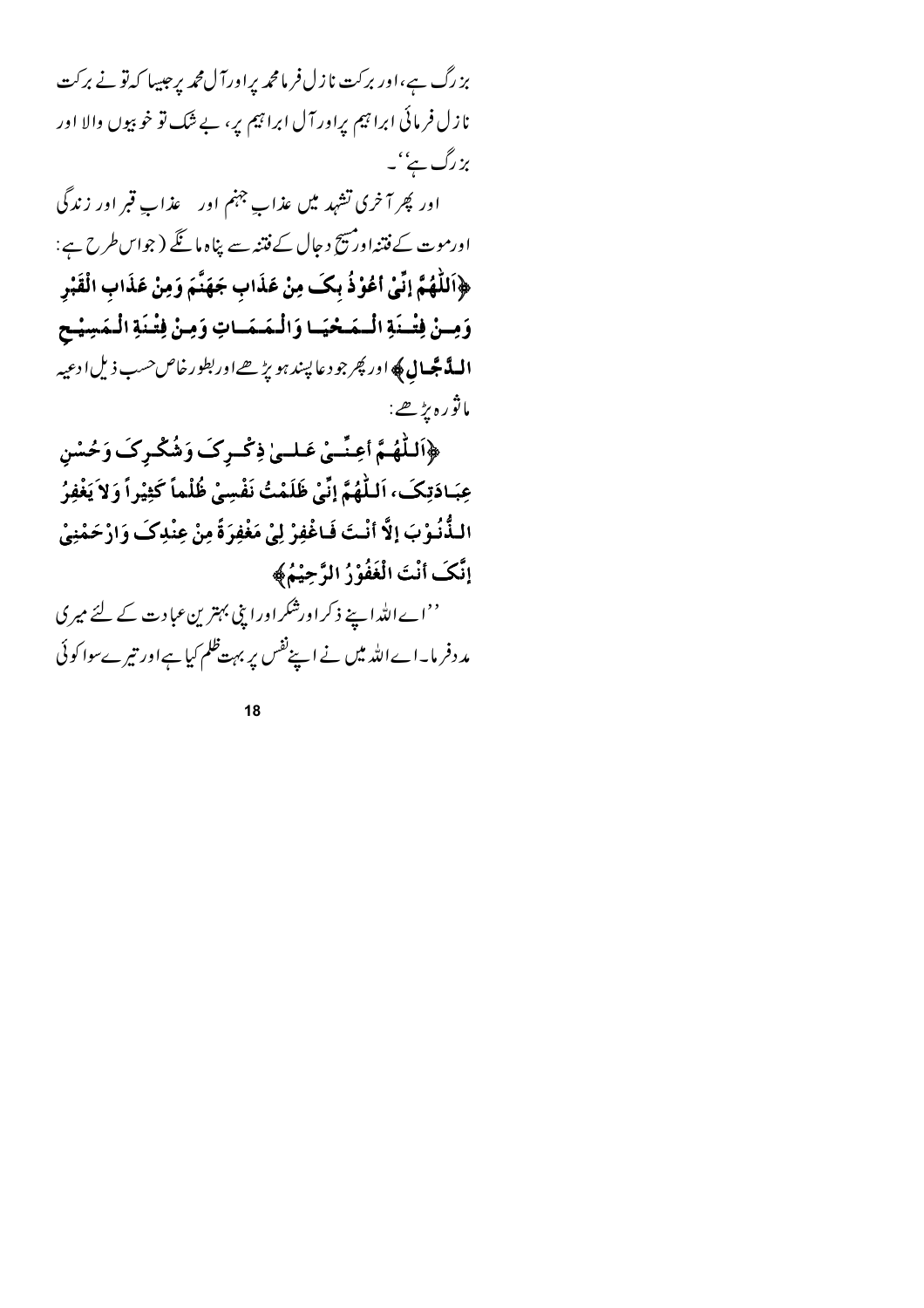گنا ہوں کو معاف نہیں کرتا،لہذ ااپنی مہر بانی سے مجھے معاف کر دے اور مچھ پررحم فر ما، بےشک تو ہی معاف کرنے والا ،رحم کرنے والا ہے' ۔  $(1\cdot)$ سبق نماز کې تنتيں : منجملہ ان کے چند درج ذیل ہیں : (۱) دعا پڑ ھنا (۲) حالت قیام میں رکوع سے پہلے ہو یا رکوع کے بعد، سینہ کے اوپر دائمیں ہاتھ کی پتھیلی کا بائمیں ہاتھ کی پثت پر رکھنا ( ۳ ) تکبیرٹح پمہ اور رکوع کے لئے چھکتے وقت اور رکوع سے سراٹھاتے وقت اورتشہدِاول سے تیسری رکعت کے لئے کھڑے ہوتے وقت ، دونوں پاتھوں کو انگلیاں ملائے ہوئے شانوں یا کانوں کے مقابل تک اٹھانا( ۴ ) رکوع اورسجدہ میں شبیح کا ایک سے زیادہ دفعہ پڑھنا( ۵ ) دونوں سجدوں کے درمیان دعائے مغفرت کا ایک سے زیادہ دفعہ یڑ ھنا(۲) حالتِ رکوع میں سرکو پیٹھ کے برابر رکھنا (۷) سجدہ میں باز د دَں کو پہلو دَں سےاور پہیے کورانوں سےاوررانوں کو ینڈ لیوں سے دور رکھنا ( ۸ ) تشہد اول میں اور دونوں سجدوں کے درمیان نمازی کا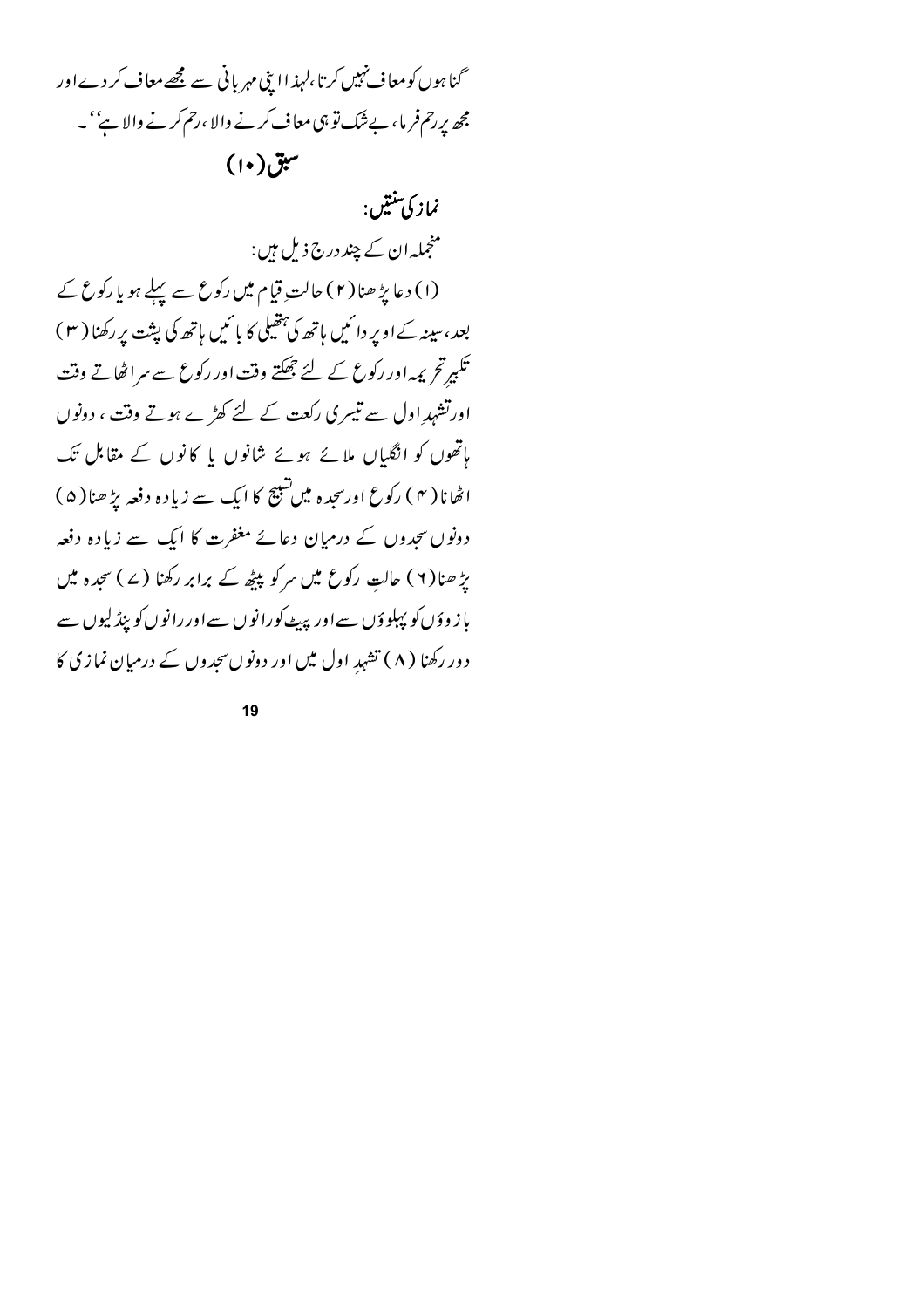بإ ئىي پېركو بچھا كرېپيھنااور دا ئىي پېركوكھڑا كرنا ( •ا ) تىن اور جار ركعت والی نماز ہو،تو آ خری تشہد میں تورک کرنا یعنی دائمیں پیرکوکھڑ اکر کے اس کے ججے پائیں پیرکونکال کراور پائیں کو لھےکوز مین پرر کھ کر بیٹھنا (۱۱) تشہد اول میں درود بڑ ھنا( ۱۲) آ خری تشہد میں دعا بڑ ھنا( ۱۳) نما نہ فجر میں ، نما زِ جمعه میں،نما زِعیدِ بنِ میں،نما زِ استیقاء میں اورنما زِمغرب ونما زِعشاء کی ابتدائی دورکعتوں میں قراءت میں جہرکرنا ( ۱۴ ) نما زِظہر ونما زِعصر میں اور نما زِمغرب کی تیسری رکعت اورنمازعشاء کی آخری دورکعتوں میں قراءت آہتیہکرنا(۱۵)سورہ فاتحہ کےعلاوہ قر آن سے کچھاور پڑھنا۔ ان بیان کرد ہ<sup>سن</sup>توں کےعلاوہ نمازییں دوسری سنتوں کا خیال رکھنا حا ہئے ۔مثال کےطور پر رکوع سے سراٹھانے کے بعد ،مقتدی اورمنفر د کا ''دَ بَّسْا وَلَكَ الْمَحَمْدُ'' سےزیادہ پڑھنا،پارکوع میں دونوں ہاتھوں کا گھٹنوں پراس طرح رکھنا کہ ہاتھوں کی انگلیاں پھیلی ہوئی ہوں ۔  $\mathcal{H}(\mathsf{H})$ سبق

> مفسدات نماز: مفسداتِ نما زآ ٹھ ہیں اور وہ درج ذیل ہیں :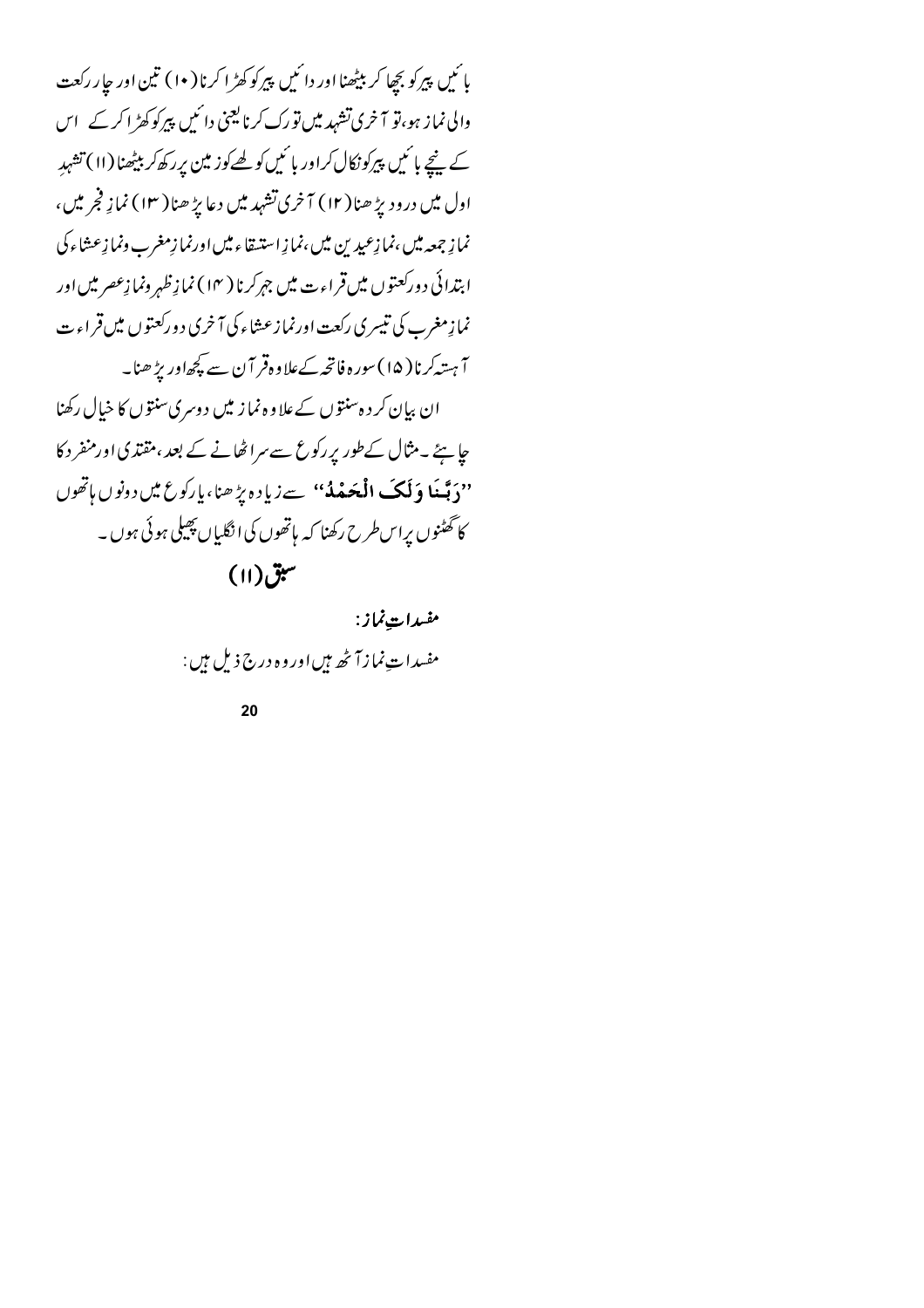( نماز میں جان بو جھ کر بات کرنا،البتہ بھولے سے یا ناواقفیت کی بناء پر بات کرنے والے کی نماز فاسدنہیں ہوگی (۲) ہنسا ( ۳ ) کھانا ( ۴ ) پېنا ( ۵ ) شرمگاه کا ظاهرېونا ( ۲ ) قېله کې طرف سے زیا د ه بلیٹ جانا ( ۷ ) نما ز میں لگا تارغپر متعلق افعال کرنا ( ۸ ) دضوٹو ٹ جانا۔

 $(1r)$ سبق

#### دضو کے شرائط:

وضو کے شرائط دیں ہیں : (١) اسلام (٢) عقل (٣) تميز (٢) نبية (۵) اختيام تك وضو کے تو ڑنے کی نبیت نہ کرنا ( ۲ ) سببِ وضوکاختم ہو جا نا ( ۷ ) وضو سے پہلے یانی، پتم ڈھیلے وغیرہ سے یا کی حاصل کرلینا ( ۸ ) یانی کا پاک اورمباح ہونا ( ۹ ) جلد تک پانی کے پینچنے میں حائل رکاوٹ کو دورکرنا ( ۱۰) ایسے شخص کے لئے نما ز کا وقت داخل ہوجا نا جس کی نا یا کی دائمی ہو۔

 $(\mathsf{I}^{\mathsf{r}})$ سبق

و**ضو کے فر** ائض : وضو کے فر ائض ج<sub>ھ</sub> ہیں :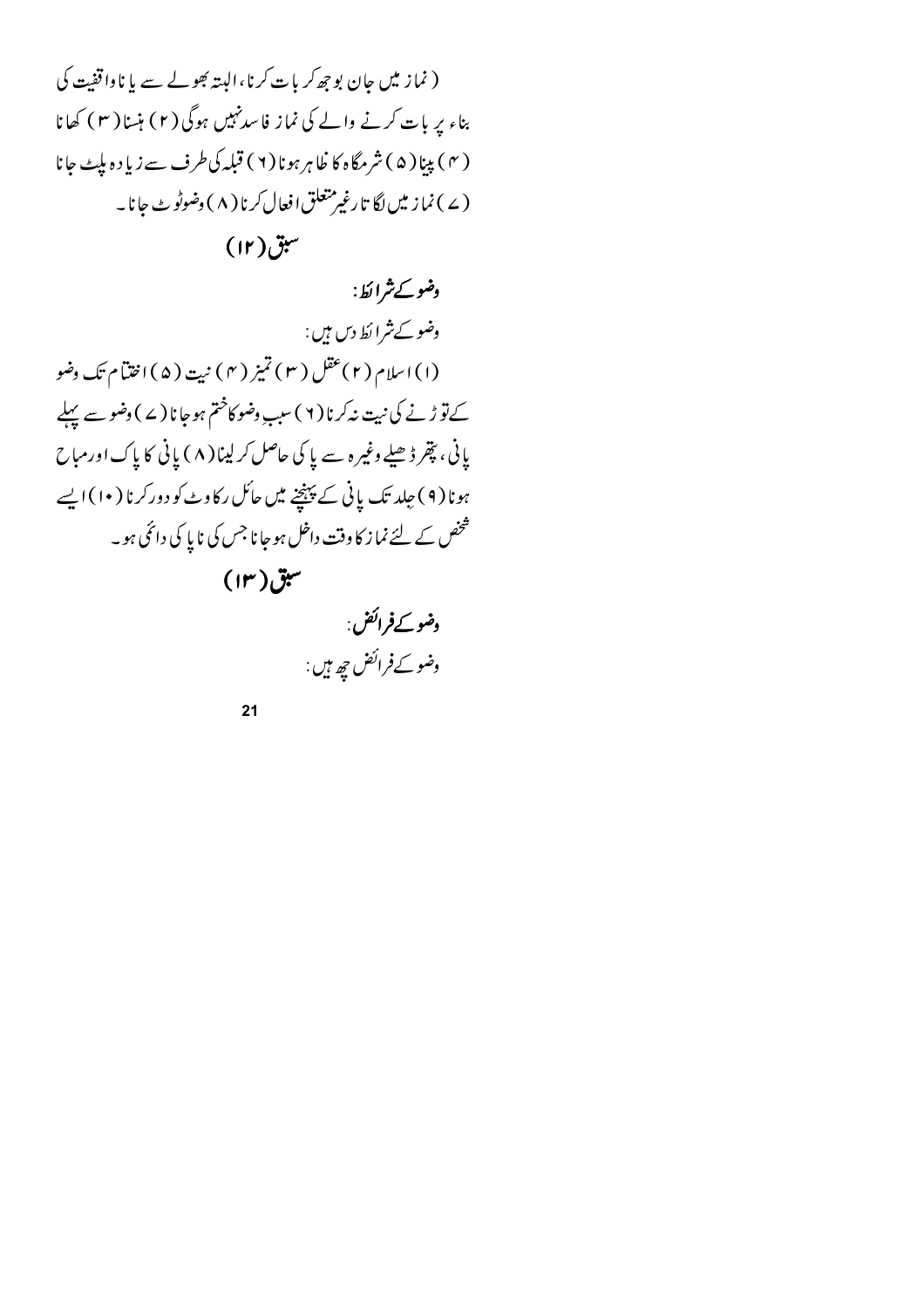(۱) چېره دهوناجس ميں کلی کرنااورناک ميں پانی ليناشامل ہے(۲) دونوں ماتھوں کا کہنیوں سمیت دھونا( ۳ ) یورے سر کا کانوں سمیت مسح کرنا( ۴ ) دونوں پیروں کا مُخوں سمیت دھونا(۵)تر تیپ (۲) پے دریے دھونا۔ چږه ، باتھوں اور پیروں کا تین تین بار دھونامستحب ہے،اسی طرح کلی کرنا اور ناک میں پانی لینا بھی، یعنی پہ سارے کا م تین تین بار کئے جا ئیں گے،لیکن فرض صرف ایک بارکرنا ہے،البتہ سر کامسح صرف ایک ،<br>مارکیا جائے گا،جبیہا کہ پنج حدیثوں سے ثابت ہوتا ہے۔

 $(\sqrt{1-\mu})$ سبق

وضو کے نواقض : وضو کے نواقض چھ ہیں : (۱) دونوں راہوں (پیشاب ویاخانہ کے راستوں) سے نکلنے والی نجاست (۲) جسم سے نکلنے والی تخت نجاست (۳) نیند پاکسی وجہ سے ہوش چلا جا نا ( ۴ ) اگلی یا بچپلی شرمگاہ کو بغیر حائل کے ہاتھ سے تچونا ( ۵ ) اونٹ کا گوشت کھا نا ( ۲ )اسلام سے پھر جانا۔ نوٹ : جہاں تک میت کوشسل دینے کاتعلق ہے، پیچ بیہ ہے کہ اسکی وجہ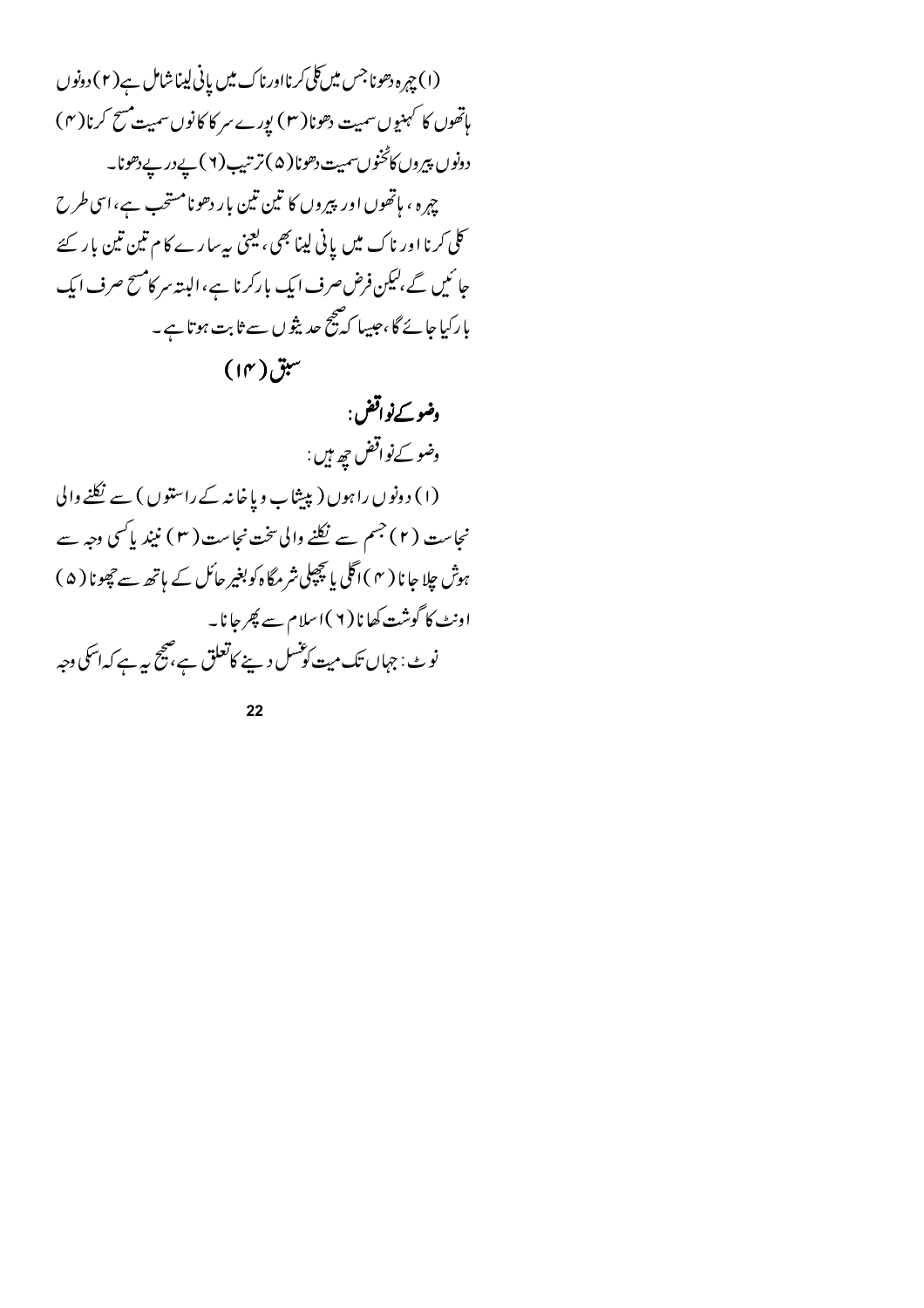سے عسل دینے والے کا وضونہیں ٹو ٹیا کیونکہ اس کی کوئی دلیل نہیں ہے، ا کثر اہل علم کا یہی قول ہے، البتہ اگر عسل دینے والے کا ہاتھ میت کی شرمگاہ کوبغیر حائل کے چچوجا بۓ تو اس پر وضوکر نا واجب ہے بخسل دینے والے پر واجب ہے کہ وہ میت کی شرمگاہ کو بغیر کسی جائل کے ہاتھ نہ لگائے ۔اسی طرح عورت کو حچو لینا بھی علاء کے صحیح تر قول کے مطابق مطلق ناقض وضونہیں ہے، جا ہےشہوت سے ہو یا بغیرشہوت، جب تک کہ اس سے کوئی چیز نہ نکلے،اس لئے کہ نبیﷺ نے ابنی کسی زوجہ مطہر ہ کا بوسہ لیااور وضو کے بغیرنما زیڑھی ، جہاں تک سور ہ نساءاورسور ہ ما کد ہ میں الله تعالى كےارشاد ﴿ أَوْ لَهُ مِنْعَةً ﴾ ( ياتم نے عورتوں كو حِصِوليا ہو ) كا تعلق ہے ،تو علاء کے صحیح تر قول کے مطابق اس سے جماع مراد ہے، چنانچه حضرت ابن عباس رضی الله عنہمااور دیگر صحابہ کا یہی قول ہے ۔

 $(10)$ سبق

مسلمان کے لئے شرعی اخلاق: منجملہ ان کے چندحسب ذیل ہیں : (۱) سچائی (۲) امانت (۳) پا کېازي وپا کدامني (۴) شرم وحيا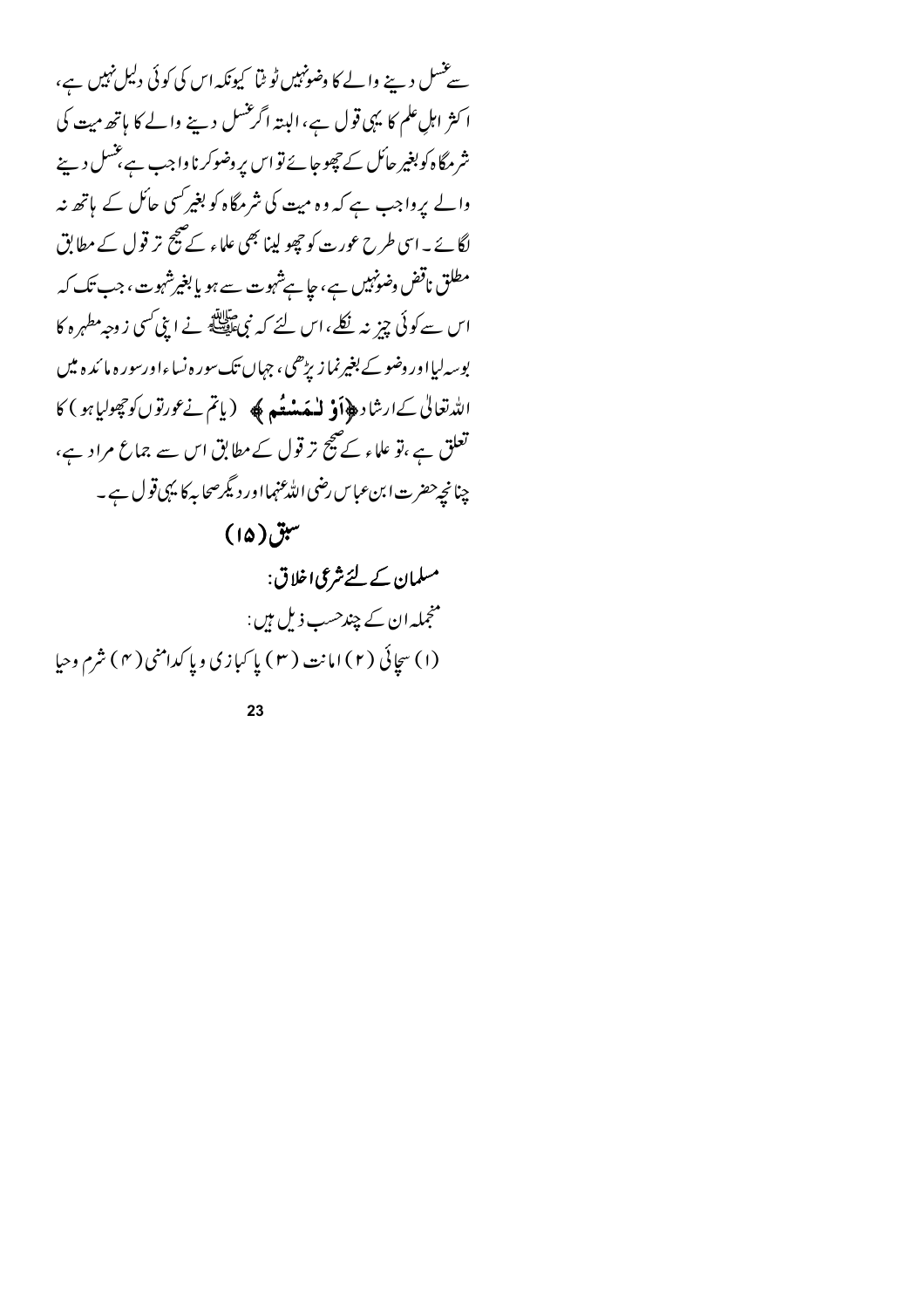(۵) شجاعت (۲) سخاوت (۷) دفاداری (۸) ہراس چیز سے دور ر ہنا جس کواللہ نے حرام کیا ہے ( ۹ ) بہتر ہمسائیگی ( ۱۰ ) ضرورت مند کی حسب استطاعت مد دکر نااور دیگر و ه اخلاق جن کا شرعی ہونا کتاب وسنت سے ثابت ہے۔

 $(11)$ سبق

اسلامی آ داب: منجملہ ان کے چندحسب ذیل ہیں : (١) سلام کرنا (٢) خند ہ پیشانی سے ملنا (٣) دائمیں ہاتھ سے کھانا پنا( ۴ ) کھاناشروع کرنے سے پہلے **'' ہیسہ الله** '' اورفارغ ہونے کے بعد '' المسحسمہ لمبلسہ '' پڑھنا(۵) چھپنک آنے کے بعد ''المحيدد لمله '' كها(٢) جِينَيْنِ دالا'' المحيد لله '' كَهِ تَواسِكَا جواب دینا (ے ) گھر یامسجد میں داخل ہونے یا نکلنے کے ( ۸ ) سفر کے ( ۹ ) والدين ( ۱۰ ) رشته دار (۱۱ ) پڑ وسیوں ( ۱۲ ) بڑ وں اور حچھوٹوں کے ساتھ برتاؤ میں شرعی آ داب کا خیال رکھنا ( ۱۳) لڑ کے،لڑ کی کی پیدائش پرمبار کیاد دینا ( ۱۴ ) شادی کے موقع پر برکت کی دعا کرنا ( ۱۵ )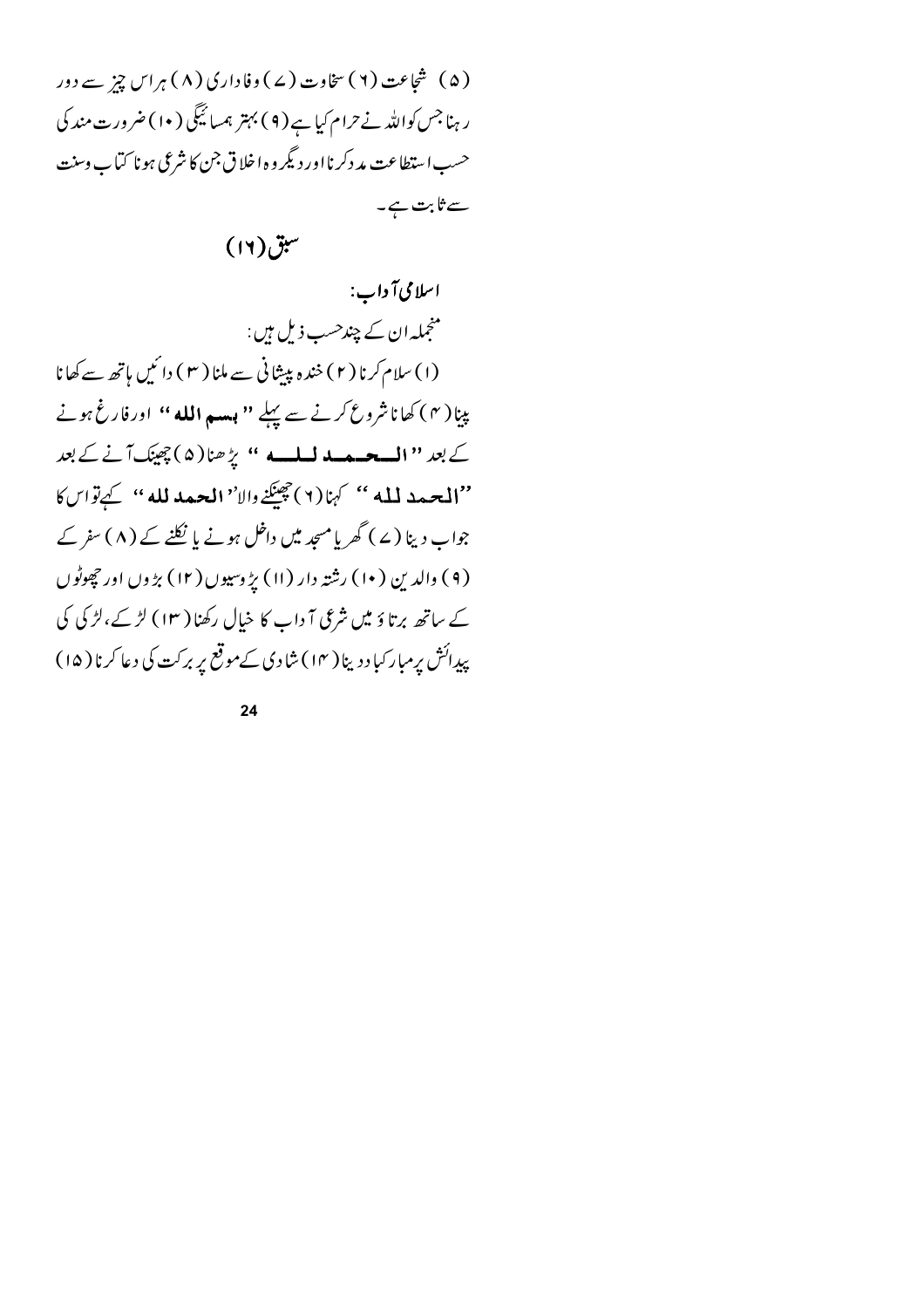مصیبت ز دہشخص کے ساتھ ہمدردی کا اظہار کرنا۔ ان کے علاوہ دیگر اسلامی آ داب مثلاً کپڑے پہننے اور اتارنے، جوتے پہننے اور نکالنے وغیرہ کےآ داب کا خیال رکھنا جا ہئے ۔  $(12)$ سبق شرک اور دیگر گناہوں سےخبر دارر ہنا: منجملہ ان کے چندحسب ذیل ہیں : (۱) سات تاه کن با تیں جو درج ذیل ہیں : (۱)الله کے ساتھ شرک (ب ) جا دو(ج ) کسی ایسےآ دمی کی جان لینا جس کواللہ نےحرام کیا ہو( د ) یتیم کا مال کھانا ( ھ ) سود کھانا ( و ) میدان جنگ سےفرارہونا ( ز ) بھو لی بھالی پا کدامن عورتوں پرتہمت لگانا۔ (۲) دالدین کی نافر مانی (۳) رشتہ داروں کے ساتھ بدسلوکی ( ۴) حج<sub>ھو</sub>ٹی گواہی ( ۵ ) حجھوٹی فشمیں کھانا ( ۲ ) پڑ و<sub>ی</sub>ں کو تکلیف دینا ( ۷ ) جان مال اورعز ت وغیر ہ کے معاملات میں لوگوں کے ساتھ ناانصافی کرنا ( ۸ ) نشه آور چزیں استعال کرنا(۹) جوا کھیلنا (۱۰) غیبت (۱۱) چغل خوری وغیرہ جس سےاللہ اوراس کے رسولﷺ نے منع کیا ہے۔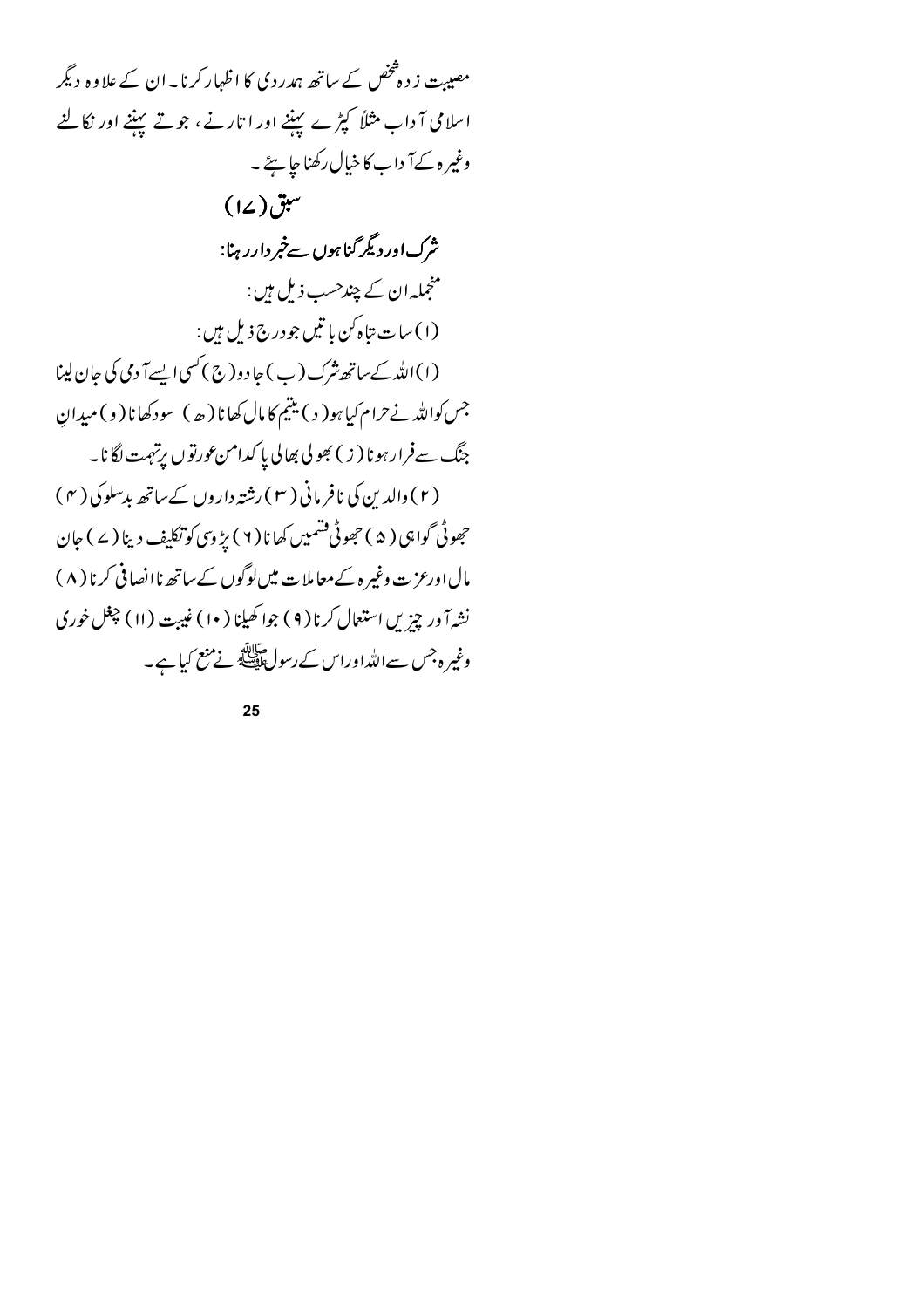جنازہ کی تیاری اوراں کیناز:  
\n
$$
\sqrt{2}
$$
 تقصیل حب نیا ہے۔  
\n $\sqrt{2}$  تفصیل حب نیا بے۔  
\n(i) لا کیفصیل حب نیا بے تیاتین:  
\n(i) لاکو ایلا اللاہ کیاتیاتی:  
\n $\sqrt{2}$   
\n $\sqrt{3}$   
\n $\sqrt{4}$   
\n $\sqrt{5}$   
\n $\sqrt{6}$   
\n $\sqrt{7}$   
\n $\sqrt{8}$   
\n $\sqrt{9}$   
\n $\sqrt{11}$   
\n $\sqrt{11}$   
\n $\sqrt{11}$   
\n $\sqrt{11}$   
\n $\sqrt{11}$   
\n $\sqrt{11}$   
\n $\sqrt{11}$   
\n $\sqrt{11}$   
\n $\sqrt{11}$   
\n $\sqrt{11}$   
\n $\sqrt{11}$   
\n $\sqrt{11}$   
\n $\sqrt{11}$   
\n $\sqrt{11}$   
\n $\sqrt{11}$   
\n $\sqrt{11}$   
\n $\sqrt{11}$   
\n $\sqrt{11}$   
\n $\sqrt{11}$   
\n $\sqrt{11}$   
\n $\sqrt{11}$   
\n $\sqrt{11}$   
\n $\sqrt{11}$   
\n $\sqrt{11}$   
\n $\sqrt{11}$   
\n $\sqrt{11}$   
\n $\sqrt{11}$   
\n $\sqrt{11}$   
\n $\sqrt{11}$   
\n $\sqrt{11}$   
\n $\sqrt{11}$   
\n $\sqrt{11}$   
\n $\sqrt{11}$   
\n $\sqrt{11}$   
\n $\sqrt{11}$   
\n $\sqrt{11}$   
\n $\sqrt{11}$   
\n $\sqrt{11}$   
\n $\sqrt{11}$   
\n $\sqrt{11}$   
\n $\sqrt{11}$   
\n $\sqrt{11}$   
\n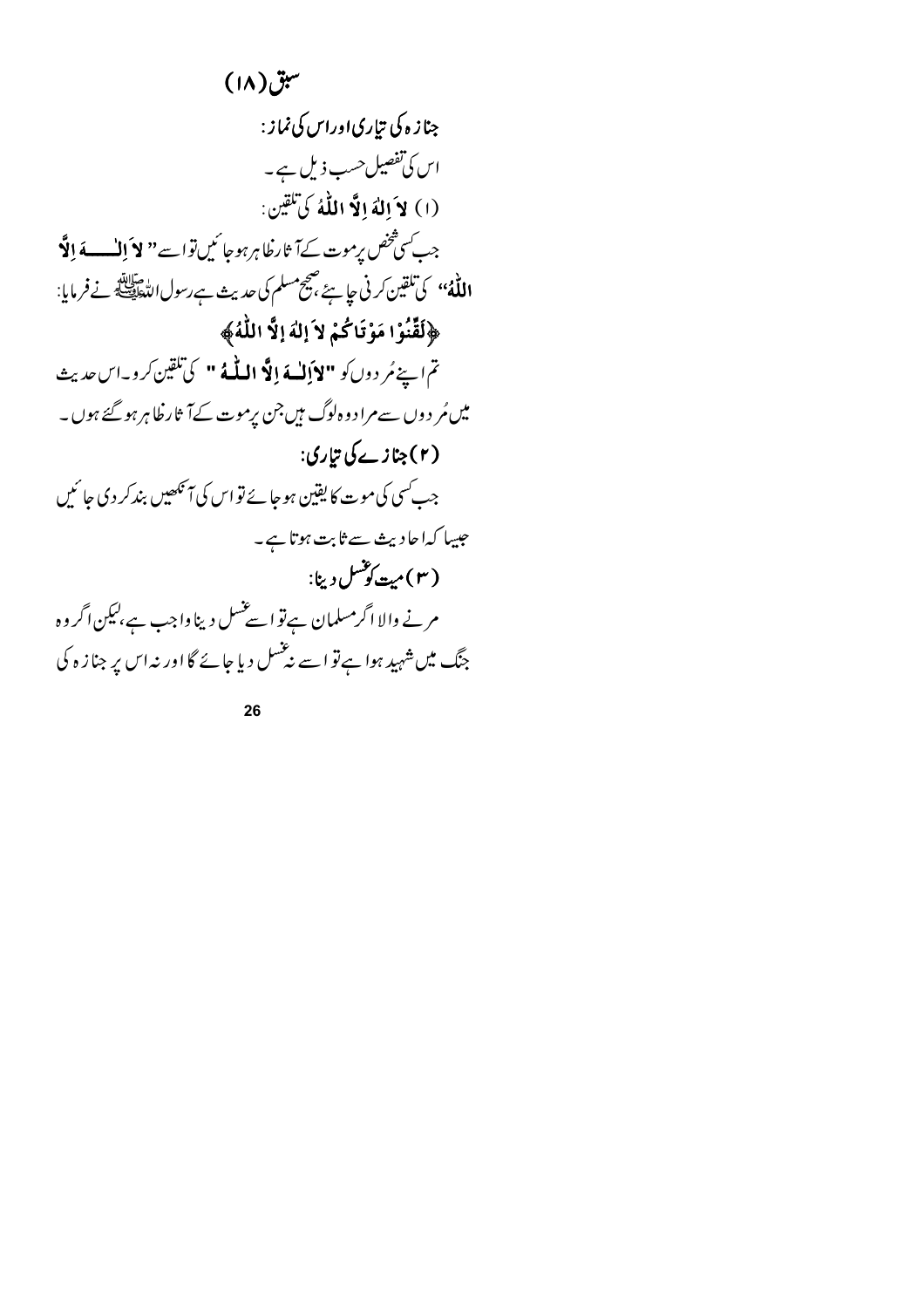نما زیڑھی جائے گی ، بلکہ انہیں کپڑ وں میں اسے دفن کیا جائے گا ، کیونکہ رسول الله السياس.<br>رسول الله السي الله عليه الله عن المحتمر المحتاء الله عنه الله عنه الله عنه الله عن الله عنه الله عن الله عن ا نمازیڑھی تھی۔ ( ۴ ) میت کوشسل دیتے وقت اس کی شرمگاہ کو چھپایا جائے اوراس کو <sup>کس</sup>ی قدراٹھایا جائے اوراس کے پیٹ کونرمی سے دیایا جائے ، پھرغنسل دینے والا اپنے ہاتھ پر کپڑا یا اسی فتم کی کوئی چیز لپیٹ لے اور اس کی نجاست دھودے، پھراس کونما ز کا وضوکرائے اور اسکا سراور داڑھی پانی اور بیری پااسی قسم کی کسی اور چیز سے دھوڈ الےاور پھراس کے دا ئیں اور پا ئىيى پېلو دَں كو دھوئے اوراسى طرح د وسرى اور پھرتيسرى د فعہ دھوئے اور ہر دفعہ<code>اس کے</sup> پہیے پر ہاتھ پھیرےاوراگرکوئی چیز نظے تواس کو دھو</code> دے اور اس جگہ روئی وغیر ہ رکھ دے، اور اگرنجاست کا نکلنا بند نہ ہو خالص نرم مٹی یا عصری طبی ذ رائع مثلاً پلاسٹر، ٹیپ وغیر ہ سے اس کو بند کر دے،اور پھرمیت کود ویار ہ وضوکرائے ،اوراگر تین مرتبہ کے عمل سے پاک نہ ہوتو پانچ پاسات دفعہ ایباعمل کرےاور کپڑے سے تر ی کوخشک کرےاورسجد ہ کی جگہوںاور جوڑ وں پرخوشبولگائے اورا گرسار پے جسم کو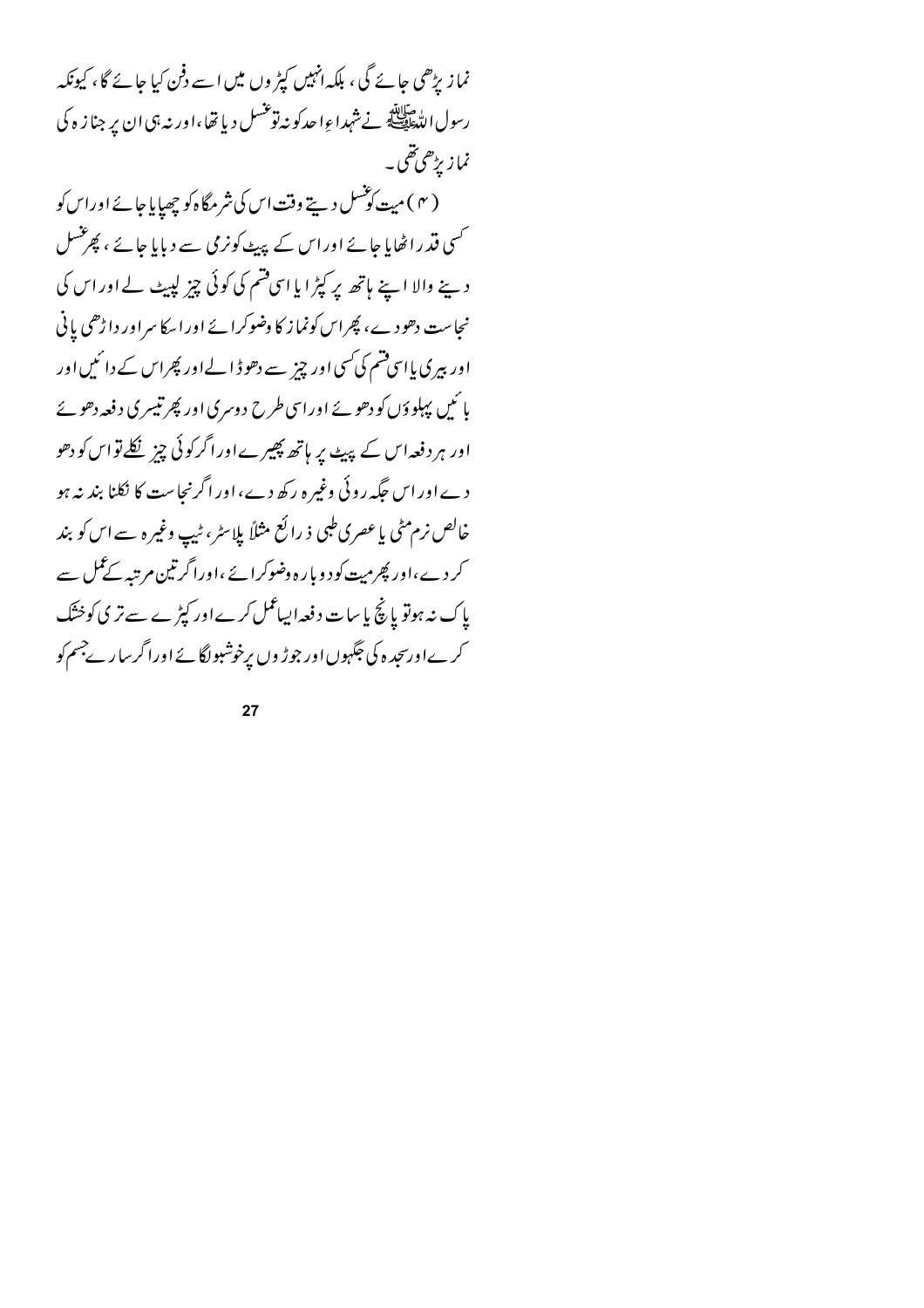خوشبولگائی جا ئے تو بہتر ہے،اورکفن کوخوشبو دار دھواں دیا جائے ،اوراگر مونچھ یا ناخن بڑھے ہوئے ہوں تو ان کو کتر دیا جائے کیکن بالوں میں ۔<br>سمجھی نہ کی جائے ، زیرِ ناف کے بال نہ<sup>م</sup>ونڈ ھے جا <sup>ئی</sup>ں اور ختنہ نہ کیا حائے ، کیونکہ اس کی کوئی دلیل نہیں ہے،اورعورت کے بالوں کی تین کٹیں بنا کراس کی پشت پر چھوڑ دی جا ئمیں ۔ (۵)ميټ کوکفن يهنانا: افضل ہے ہے کہ مر دکوتین سفید کپڑ وں میں کفنا یا جائے ،اس میں قمیص اور عما مہ نہیں ہوگا ،ان کپڑ وں میں میت کواچھی طرح لیبیٹ دیا جائے اور ا گریتہ بند ،قبیص اور حا در میں کفنا یا جائے تو کوئی مضا کقہ پہیں ہے۔ عورت کو پانچ کپڑ وں میں کفنایا جائے۔ (۱) کرتا (۲) اوڑھنی ( ۳ ) ته بند ( ۴ ) د ( ۵ ) د وجا در یں۔ حچھوٹے بچہ کوا یک تا تین کپڑ وں میں کفنا یا جا سکتا ہےاور چھوٹی بچی کو ایک قمیص اور دو جا دروں میں کفنا پاجائے۔ ویسے سب کے لئے واجب صرف ایک کپڑا میں کفن دینا ہے جو پور ےجسم کو ڈ ھا نک لے،لیکن مرنے والا اگر حالت احرام میں تھا تو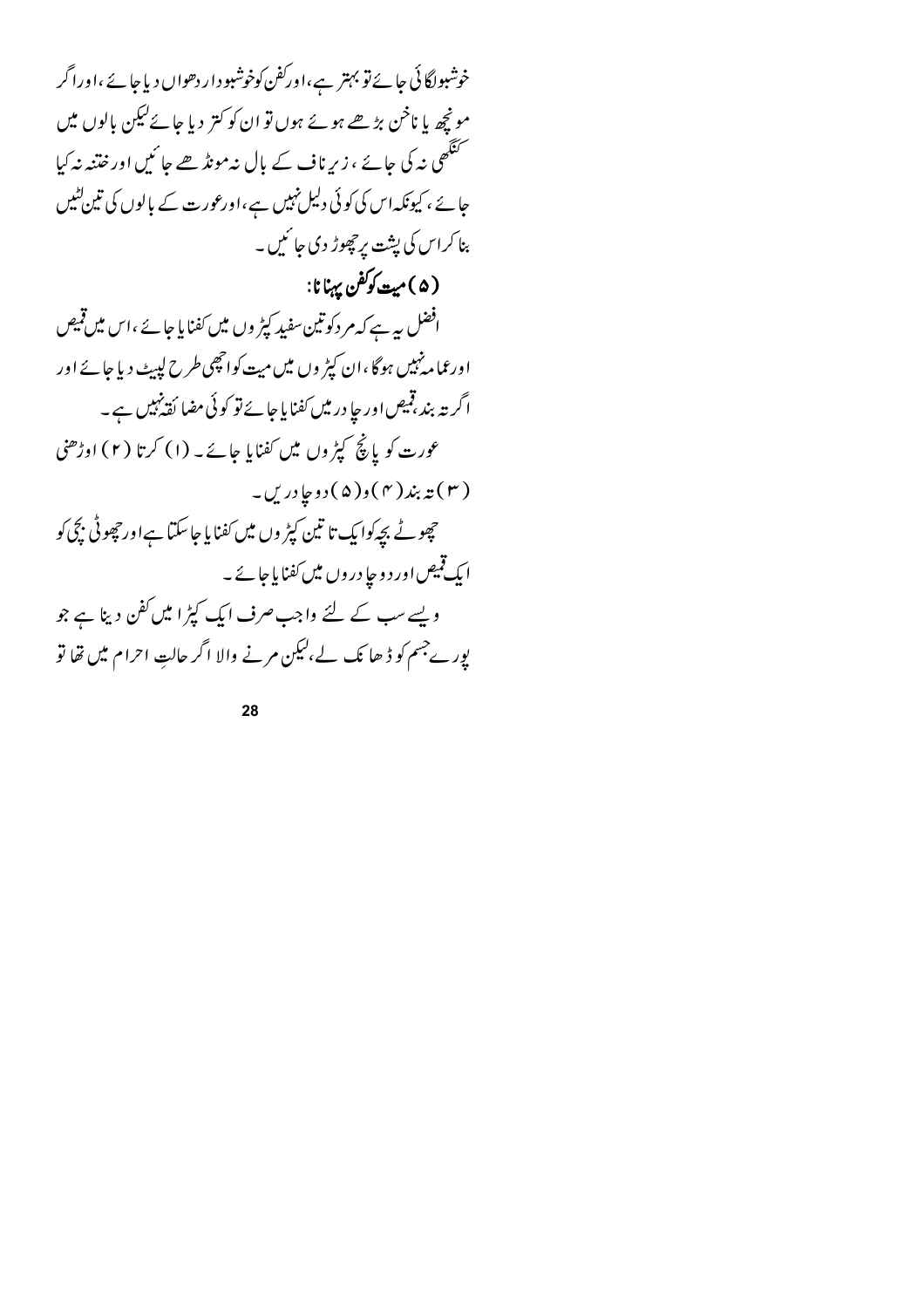اسے یانی اور بیری سے عسل دیاجائے گا اوراسی جا دراور تہ بند میں یاان کے علا وہ کپڑے میں کفنایا جائے گا ،البتہ اس کا سراور چہرہ نہیں ڈ ھا نکا حائے گا اور نہ ہی اسےخوشبوا گا ئی جائے گی ، کیونکہ جیسا کہ رسول الڈھاپشلے کی صحیح حدیث سے ثابت ہے، قیامت کے دن وہ څنھں تلبیہ لیکارتا ہواا ٹھایا جائے گا، اسی طرح حالت احرام میں مرنے والی عورت ہے تو دیگر عورتوں کی طرح اسے بھی کفنا یا جائے گالیکن اسےخوشبونہیں لگائی جائے گی ،اور نہ ہی اس کے چہرہ کو نقاب سےاور پاتھوں کو دستانے سے ڈ ھا نکا جائے گا، بلکہاس کے ہاتھوں اور چہرےکواسی کپڑے سے ڈ ھا نکا جائے گا،جس میں وہ کفنائی گئی ہے۔

( ۲ ) نماز جنازه:

میت کوشسل دینے ،اس کی نماز بڑ ھانے اوراس کو دفن کرنے کا سب سے زیادہ حقداراس کا دصی ہے(وہ مردجس کومرنے والے نے وصیت کی ہو )اور پھر باپ، پھر دادااور پھر درجہ بدرجہ میت کا قریب ترین رشتہ دار حقدار ہے،اوراسی طرح عورت کو شسل دینے کی سب سے زیاد ہ حقداراس کی وصیہ ہے( وہ عورت جس کومیت نے وصیت کی ہو )اور پھر ماں پھر دادی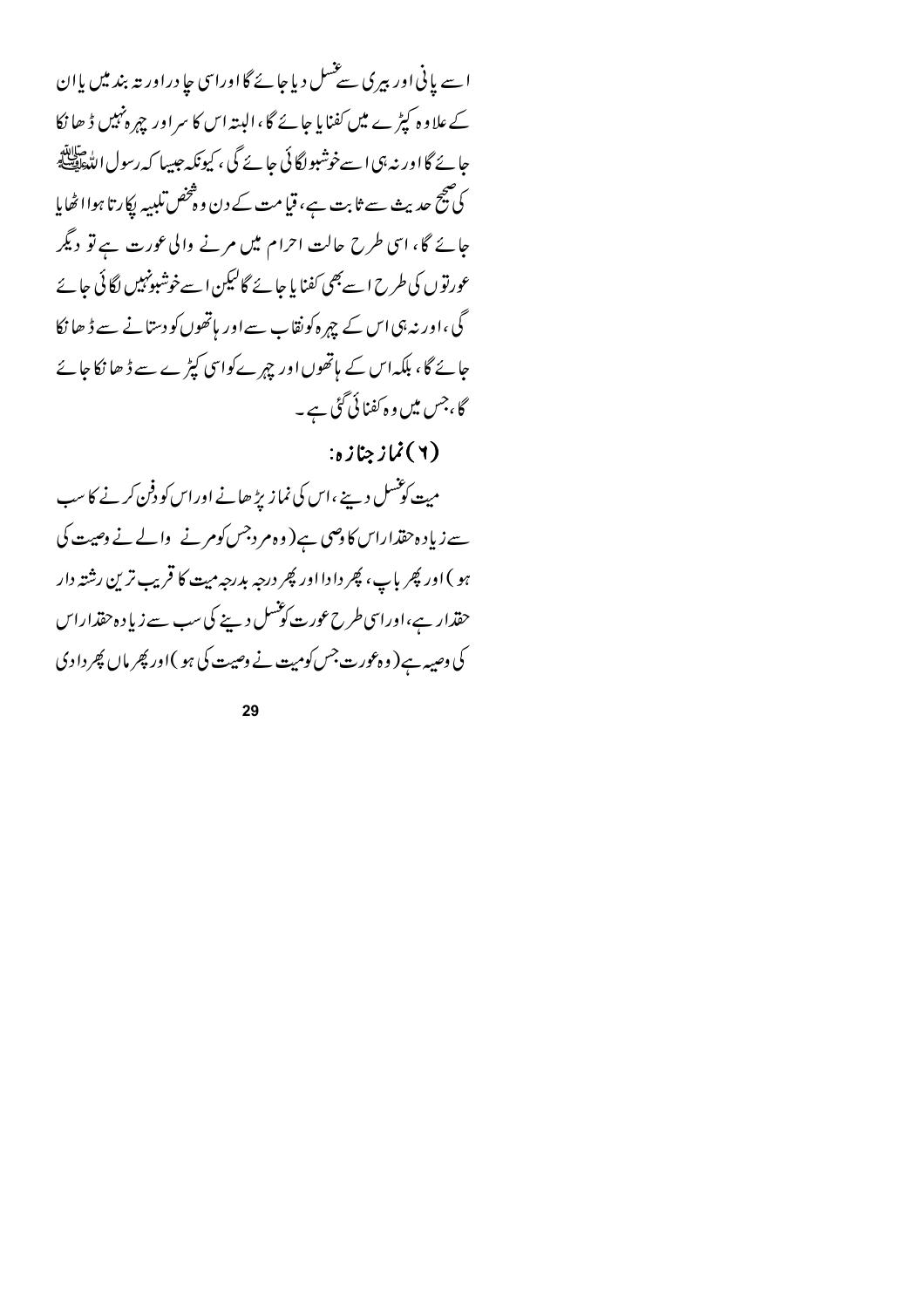اور پھرعورتوں میں درجہ بدرجہ قریب ترین رشتہ دارعورت حقدار ہے۔ شو ہر اور بیوی میں سے ہرایک کوحق ہے کہ ایک دوسرے کو شس د ے، چنانچہ حضرت ابوبکر صد لق رضی اللہ عنہ کوان کی بیوی نے عسل دیا، اور اس لئے بھی کہ حضرت علی رضی اللہ عنہ نے اپنی بیوی فاطمہ رضی اللہ عنها كؤنسل ديا تفايه

(۷) نماز جنازه کاطریقہ:

نماز جناز ہ میں جا رتکبیریں کہی جا سُیں گی : (۱) پہلی تکبیر کے بعدسور ہ فاتحہ بڑھی جائے گی اوراگراس کے بعد کوئی حچوٹی سورت یا ایک دوآ <sup>بیت</sup>یں بڑ ھ<sup>لی</sup>ں تو بہتر ہے، چنانچہ حضرت ا بنءباس رضی اللّٰہ عنہا سے اس سلسلہ میں ایک صحیح حدیث مر وی ہے ۔ (ب) د وسری تکبیر که کر درودیڑھے( تشہد والا )۔ (ج) تيسري تېبېر <sub>كهم</sub>كرېه د عايڑ ھے :

﴿اللَّهُمَّ اغْفِرْ لِحَمِّنَا وَمَيِّتِنَا وَشَاهِدِنَا وَغَائِبِنَا وَصَغِيْرِنَا وَكَبِيْـرِنَـا وَذَكَرِنَا وَأَنْثَانَا، اَللَّهُمَّ مَنْ أَحْيَيْتَهُ مِنَّا فَأَحْيهِ عَلَىٰ الإسْلاَمِ وَمَنْ تَوَفَّيْتَهُ مِنَّا فَتَوَفَّهُ عَلىٰ الإِيْمَانِ ﴾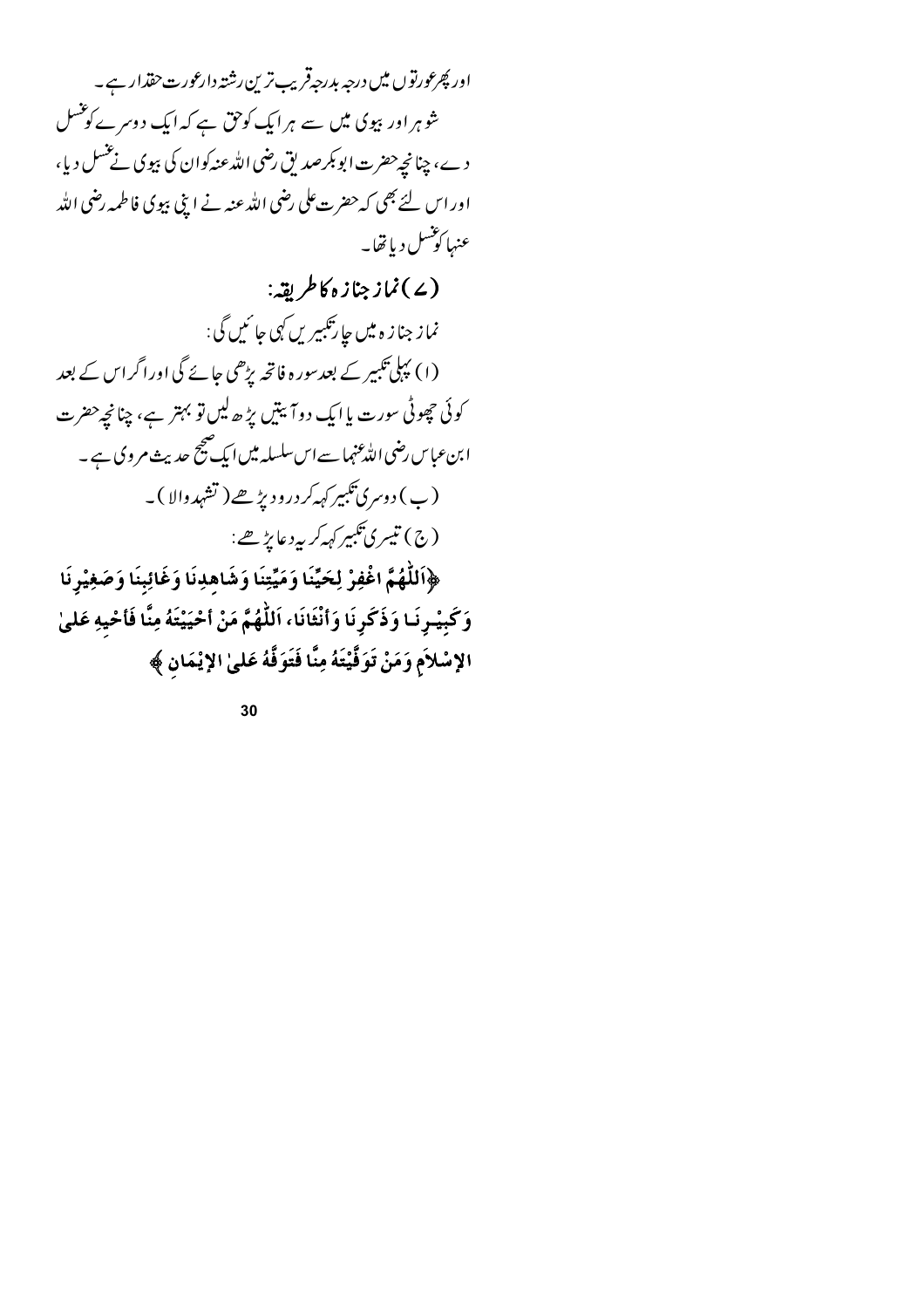﴿ اَللَّهُمَّ اغْفِرْ لَهُ وَارْحَمْهُ وَعَافِهِ وَاعْفُ عَنْهُ وَأَكْرِمْ نُزُلَهُ وَوَسِّعْ مُدْخَلَهُ وَاغْسِلْهُ بِالْمَاءِ وَالثَّلْجِ وَالْبَرَدِ وَنَقَّهِ مِنَ الـذُّنُوْبِ وَالْخَطَايَا كَمَا يُنَقِيُّ الثَّوْبُ الأَبْيَضُ مِنَ الدَّنَسِ وَأَبْدِلْهُ دَاراً خَيْـراً مِـنْ دَارِهِ وَأَهْلاً خَيْـراً مِنْ أَهْلِهِ وَأَدْخِلْهُ الْجَنَّةَ وَأَعِذْهُ مِنْ عَذَابِ الْقَبْرِ وَمِنْ عَذَابِ النَّارِ وَافْسَحْ لَهُ فَيْ قَبْرِهِ وَنَوِّزْ لَهُ فِيْهِ﴾

﴿ اَللَّهُمَّ لاَ تَحْرِمْنَا أَجْرَهُ وَلاَ تُضِلَّنَا بَعْدَهُ﴾

''اےاللہ! ہمارے زندوں اورمُر دوں اور ہمارے حاضر وغائب اور حچوٹو ں ، بڑ وں اور ہمارے مَر دوں اورعورتوں کو بخش دے، اے الله! ہم میں سے جس کوتو زندہ رکھےاس کواسلام پر زندہ رکھاور جس کوتو وفات دےاس کوا پمان پر وفات دے،اےاللہ!اس میت کو بخش دے اوراس پررحم فر مااوراس کوآ را م دےاوراس سے درگذ رفر مااوراس کی بإعز ت مہمانی فرمااوراس کی قیام گاہ کو کشاد ہ کراوراسکو پانی، برف اور اولوں سے دھودےاورا سے گناہوں اورغلطیوں سے پاک کردے جیپیا کہ سفید کپڑامیل سے پاک کیا جا تا ہےاوراس کواس کے گھر کے بدلے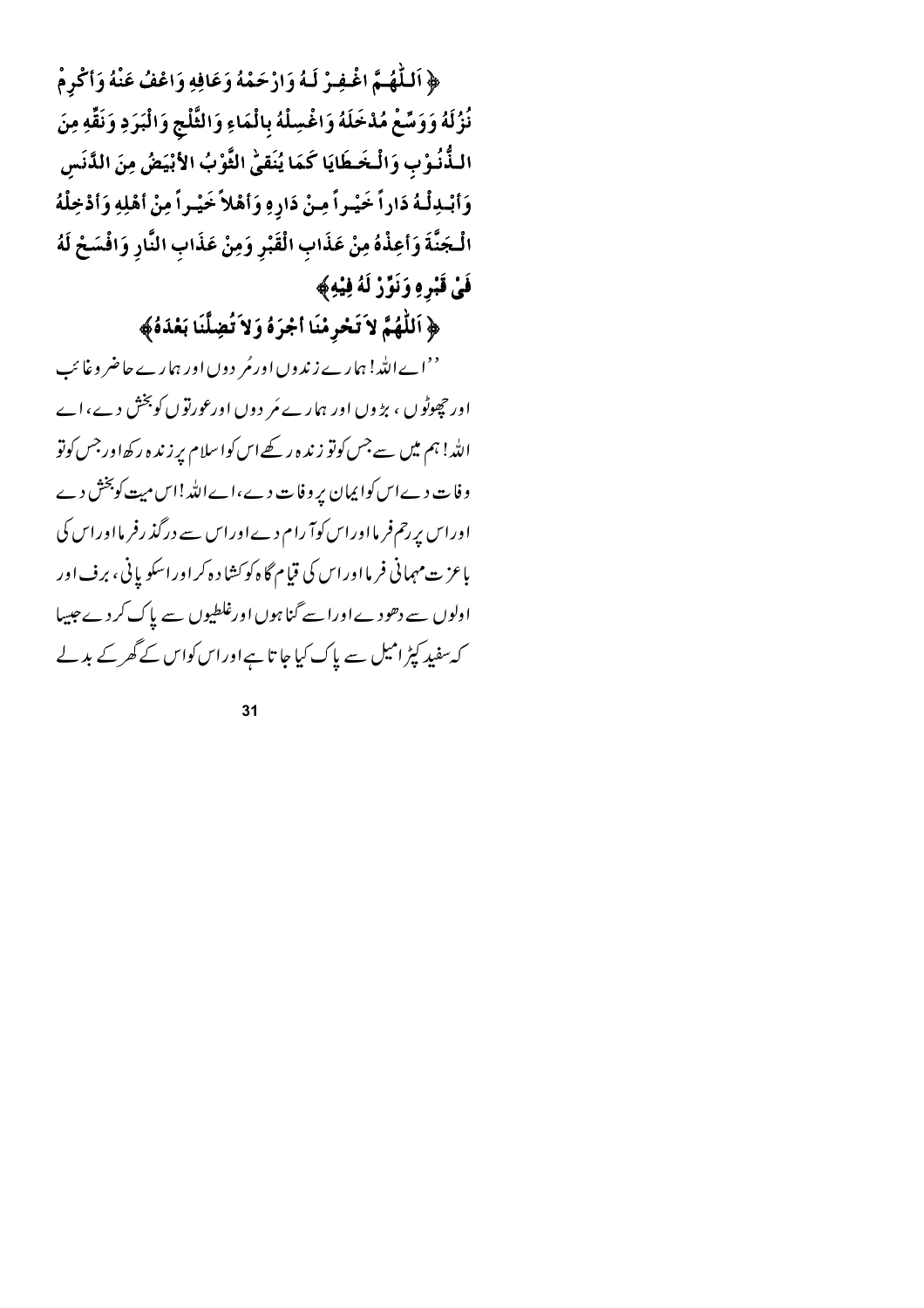اس سے بہتر گھر اور اس کی بپوی سے بہتر بپوی عطا فر ما اور اس کو جنت میں داخل فر مااور عذاب قبراور عذاب جہنم سے بچالےاوراس کے لئے اس کی قبرکوکشا د ہ کراوراس کے لئے اس میں روشنی کردے،اےاللہ! ہمیں اس کےا جر سے محروم نہ کراوراس کے پیچھے ہمیں گمراہ نہ کر''۔ ( د ) اور چوقھی تکبیر کہہ کر دا ئیں جانب ایک سلام پھیرے۔ مستحب ہے ہے کہ ہرتکبیر کے وقت اپنے ہاتھ اٹھائے ،اورا گرمیت عورت ہوتو( **اَلےلَّٰہُ ـہَ اغْیفِیْ لَہَـا**) کےاوراگر جنازے دوہوں تو( ا**لیلَّهُمَّ اغْفِزْ لَهُمَا**) اوراگردوسےزیادہ ہوں توبصیغہ جمع کیے۔(کیجنی صرف مرد ہوں تو ( **اَلساٹُھُ ۽َ اغْلِفِ بِّ اَیکُ پُ** ) اورصرف <sub>گ</sub>ورتیں ہوں تو (اَللَّٰهُمَّ اغْفِرْ لَهُنَّ) کے)۔ اوراگر میت ناپالغ ہوتو تیسری تکبیر میں دعائےمغفرت کے بجائے بەد عايڑھے: ﴿اللَّهُمَّ اجْعَلْهُ فَرَطاً وَذُخْراً لِوَالِدَيْهِ وَشَفِيْعاً مُجَاباً، اَللَّهُمَّ ثَقَّلْ بِهِ مَوَازِيْنَهُمَا وَأَعْظِمْ بِهِ أَجُوْرَهُمَا وَأَلْحِقْهُ

بِصَالِحِ الْمُؤْمِنِيْنَ وَاجْعَلْهُ فِيْ كَفَالَةِ إِبْرَاهِيْمَ عَلَيْهِ السَّلاَمُ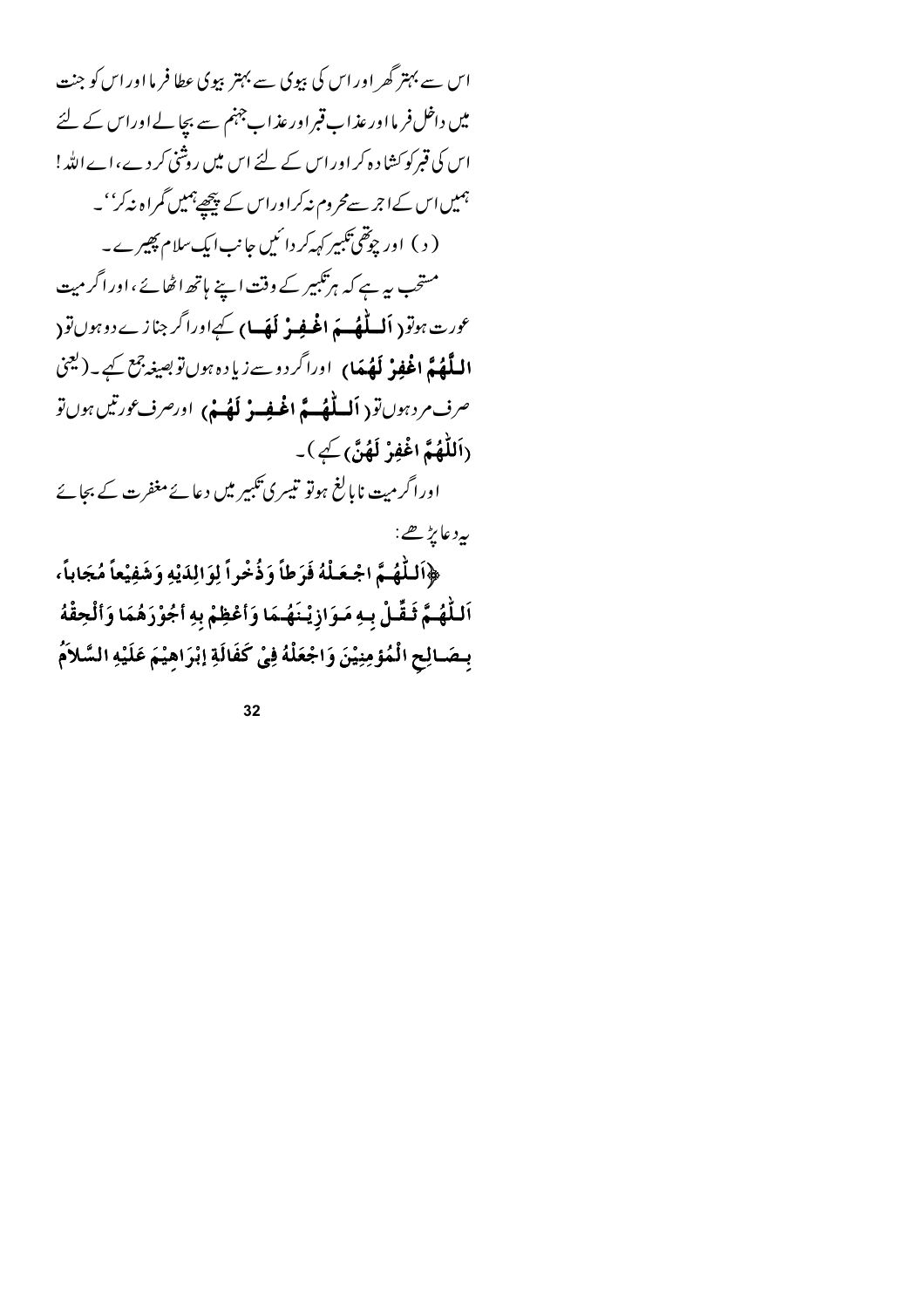### وَقِهِ بِرَحْمَتِكَ عَذَابَ الْجَحِيْمِ﴾

''اےاللہ!اس کوآ گے جانے والا اوراپنے ماں باپ کے لئے ذخیر ہ اوراپیا سفارشی بنا جس کی سفارش قبول کی جا چکی ہو،اےاللہ!اس کی وجہ سےان کے والدین کےاعمال کا پلیہ وزنی کر دےاوران کا اجر بڑھا دے اوراس کو نیک اہلِ ایمان میں شامل فر مااور ابرا تیم علیہ السلام کی کفالت میں دے دےاورا بنی مہر بانی سےاس کوعذابِ دوزخ سے بچالے' ۔ سنت یہ ہے کہ امام ،مرد کے سر کے برابر میں اورعورت کے جناز ہ کے نیچ میں کھڑ ا ہو،اورا گر کئی جناز ے جمع ہوں تو مر د کا جناز ہ ،امام سے متصل اورعورت کا جناز ہ قبلہ کی جانب ہو،اورا گران کے ساتھ بچے بھی ہوں تو بجہ کا جناز ہ عورت سے پہلے اور پھرعورت کا اور پھر بچی کا جناز ہ رکھا جائے اور بچہ کا سراورعورت کی کمرمرد کے جناز ہ کے سر کے برابر میں ہو،اوراسی طرح بچی کا سرعورت کے جناز ہ کےسر کے برابر میں اوراس کی کمرم د کے ہر کے برابر میں ہوگی ۔ تمام نمازی امام کے پیچھے ہوں گے بجز اس کے کہ کوئی ایک نمازی پیچھے جگہ نہ یائے توامام کے دائمیں جانب کھڑ اہوگا۔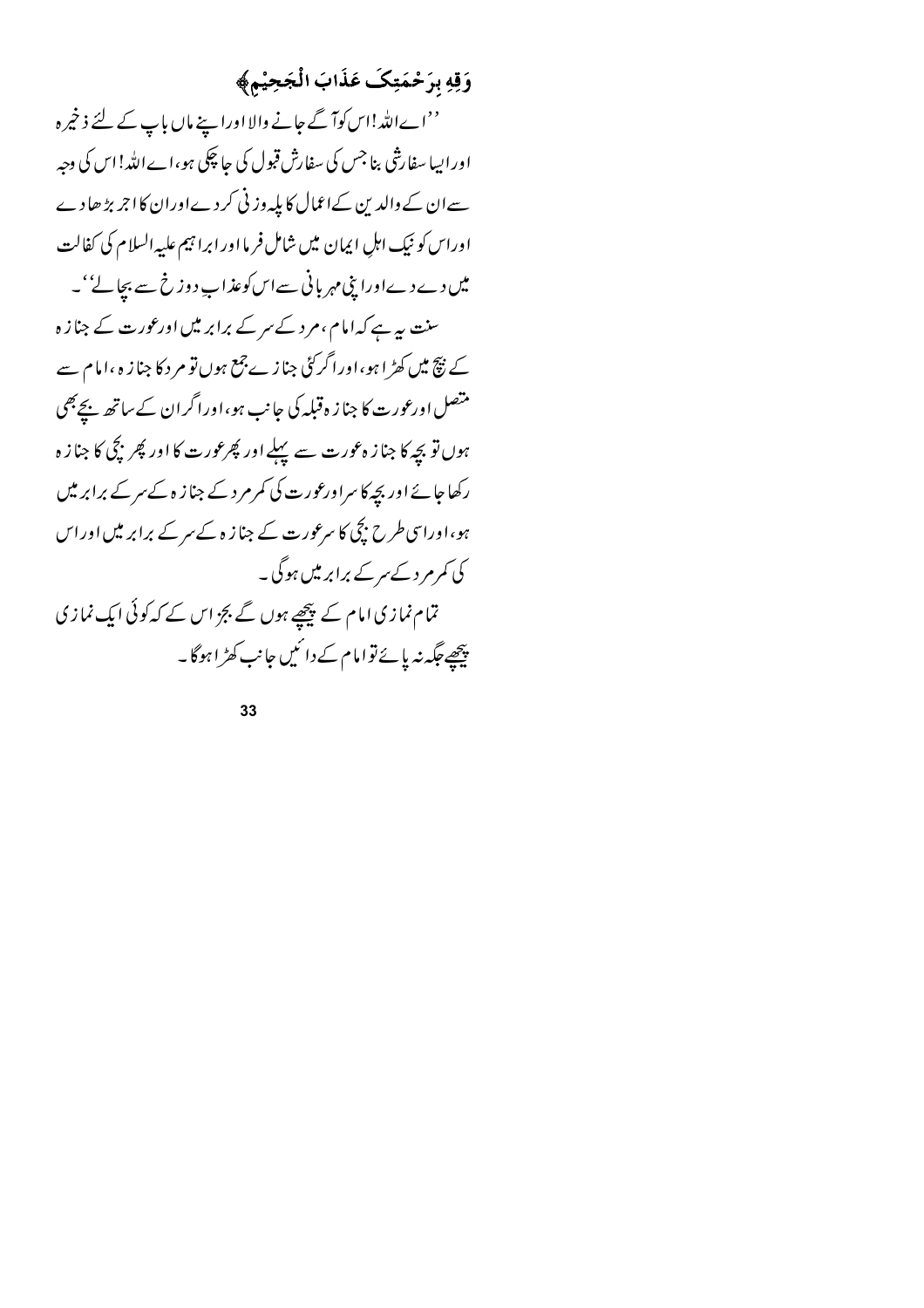# (۸) دفن کرنے کا طریقہ:

دفن کامشر وع طریقہ یہ ہے کہآ دی کی کمرتک قبرگہری کی جائے اور قبلہ کی طرف لحد بنائی جائے ،میت کولحد میں داننے پہلو پر لٹایا جائے اور اس کےکفن کی گر ہیں کھول کر چھوڑ دی جا ئمیں ،میت خواہ مر دیو یاعورت اس کا چہرہ نہ کھولا جائے ، پھرلحد کےاویر سےاینٹیں رکھ کرمٹی سے لیپ کر د یا جائے تا کہ اینٹیں مضبوط پکڑ لیں اور میت تک مٹی نیہ جانے دیں،اگر اينٹيں نەل ئىكيىن توان كى جگە پر تىختے يا پقِر پالكڑى وغير ہ سے لحد كا منہ بند كيا جائے اوراس کے بعد مٹی ڈالی جائے ،اس موقع پر '' **بیٹ ہ اللّٰہِ وَ عَلیٰ مِیلَّۃِ دَمِیُسوْلِ اللّٰہِ''** پڑھنامشخب ہے۔مٹی ڈالنے کے بعدقبرکو ہاکشت <sub>۔</sub><br>کِراونیچا کر دیا جائے اورمل سکے تو قبر کے اوپر کنگریاں رکھ دی جائمیں اور یانی حج ٹرک دیا جائے۔

جناز ہ کے ساتھ جانے والوں کو جا ہئے کہ دفن کرنے کے بعدقبر کے یاس کھڑے ہوں اور میت کیلئے دعا کریں، کیونکہ نبی علائقہ جب دفن کرکے فارغ ہوتے تو قبر کے پاس کھڑے ہوتے اورصحابہ سےفرماتے کہ''اپنے بھائی کے لئے اللہ سےمغفرت طلب کرواورقبر میں ایمان پر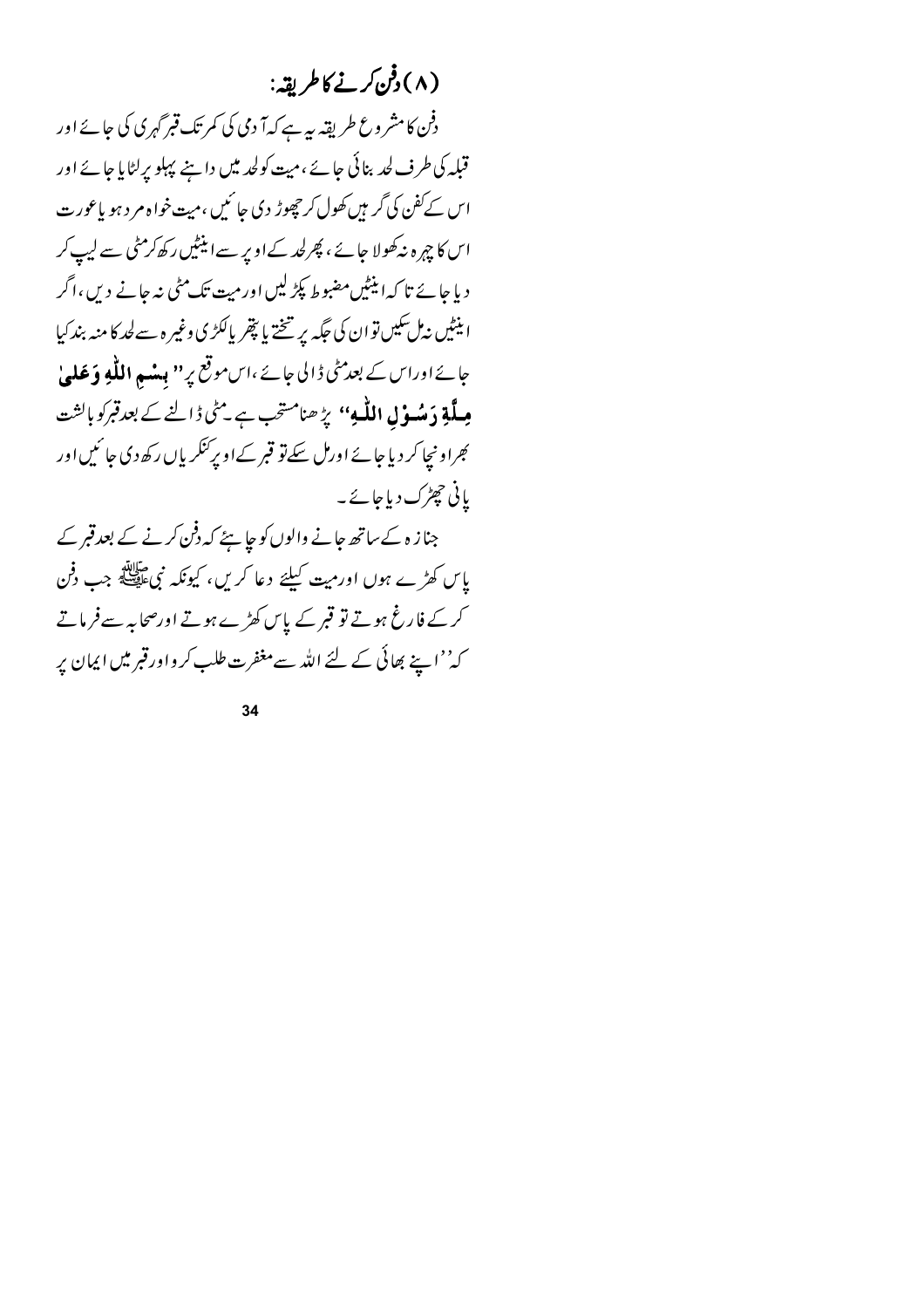ثابت قدم رینے کی دعاءکرو، کیونکہاباس سےسوال کیاجائے گا' ۔ (۹)اگر کسی کو جناز ہ کی نما زنہیں مل سکی تو اس کے لئے درست ہے کہ دفن کے بعد سے لےکرتقریباً ایک مہینے کےا ندرا ندرنما نِہ جناز ہ پڑ ھ لے، کیونکہ نبیﷺ نے ایپا کیا ہے،لیکن اگر میت کو دفن کئے ہوئے ایک ماہ سے زیاد ہ ہوگیا ہوتو اس کی قبر پرنماز جناز ہ پڑ ھنا جائزنہیں ، کیونکہ نبی ۔<br>علیہ ہے سے اس کا کوئی ثبوت نہیں ملتا کہ میت کو دفن کر د بنے کے ایک مہیبنہ کے بعدا ہے اللہ نے قبر یرنما زِ جناز ہ پڑھی ہو۔ (١٠)ميت کے گھر کھانا:

میت کے گھر والوں کے لئے جائز نہیں کہ وہ لوگوں کو کھانا بنا کر کھلا ئیں ،امام احمد نے اپنی مسند میں حسن سند کے ساتھ مشہورصحانی جریر بن عبداللہ بجلی رضی اللہ عنہ کا اثر ذکر کیا ہے وہ کہتے ہیں کہ'' میت کے گھر جمع ہونے اور دفن کے بعد کھانا بنانے کوہم لوگ نو حہ شارکر تے تھے' ۔ پڑ وسیوں اور رشتہ داروں کو جا ہئے کہ و ہ خود کھا نا بنا کرمیت کے گھر والوں تک پہنچا ئیں ،جعفر بن انی طالب رضی اللہ عنہ کی ملک شام میں موت کی خبر جب نمی ﷺ کوملی تو آپ نے اپنے گھر والوں کوحکم دیا تھا کہ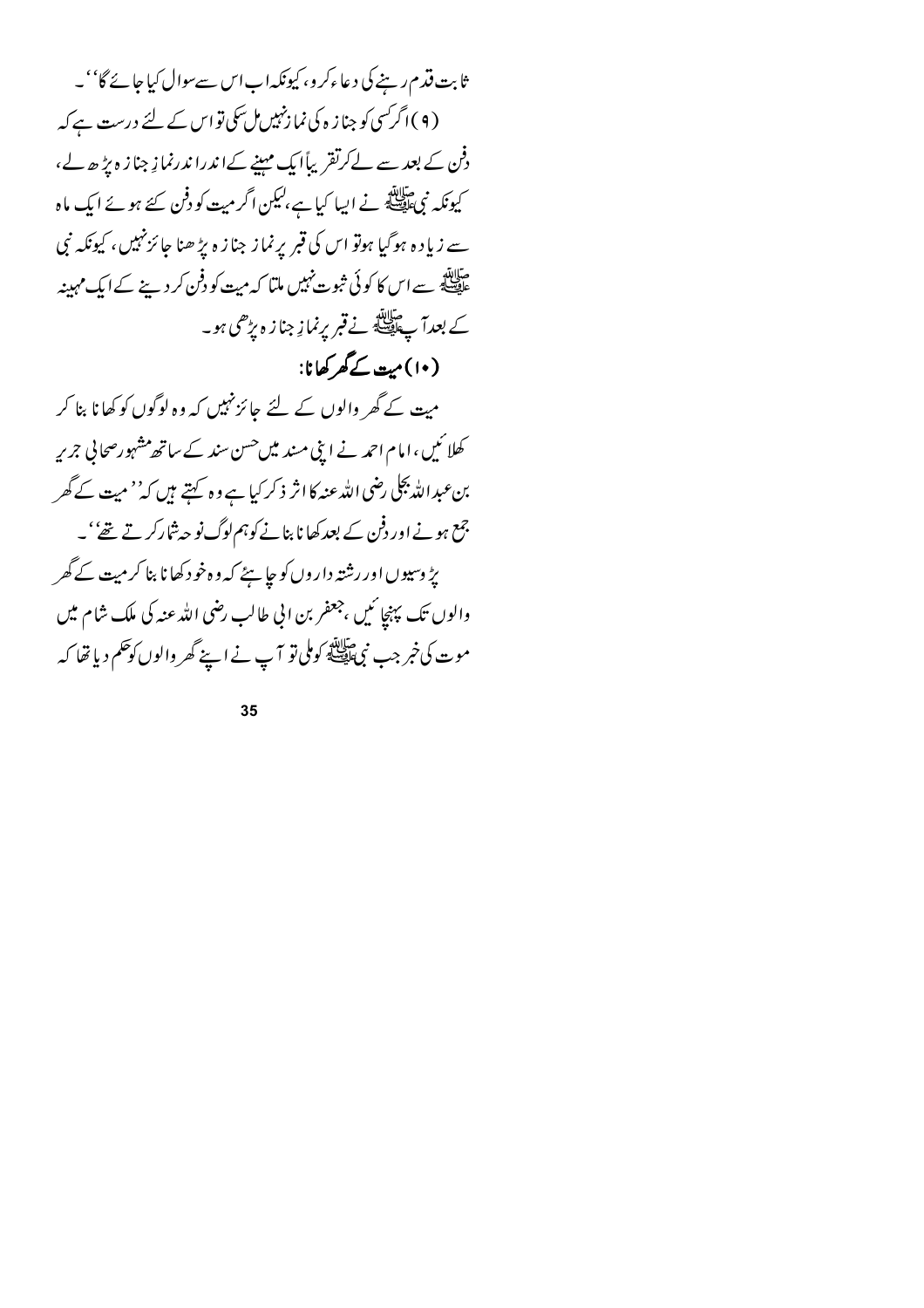جعفر کے گھر والوں کے لئے کھانا بنا <sup>ک</sup>یں ،البتہ میت کے گھر والوں کے یہاں مدیہ کےطور پر جوکھا نا آیا ہواس کھانے پر وہ اپنے پڑ وسیوں وغیرہ کو بلالیں تو اس میں کوئی حرج نہیں ، ہمارےعلم کے مطابق اس سلسلہ میں وقت کی شرعاً کوئی تحدید پہلی ہے۔ (۱۱) سوگ منانا:

عورت کے لئے کسی مرنے والے پر تین دن سے زیادہ سوگ منانا جائزنہیں ، البتہ شو ہر کے انقال پر جا ر مہینے دس دن سوگ منا نا واجب ہے،لیکن حاملہ ہونے کی صورت میں حمل سے فارغ ہونے تک سوگ منائے گی ،جیسا کہ نبی سابقہ کی صحیح احادیث سے ثابت ہے۔ مرد کے لئے اعز ہ واقر باء وغیر ہ میں سے سی کے بھی انتقال پرسوگ منا نا جا ئزنہیں ۔ (۱۲) قبروں کی زیارت:

مردوں کے لئےمسنون ہے کہ وہ وقناً فو قناً قبروں کی زیارت کیا کریں،اس زیارت کا مقصد اہل قبر کے لئے دعاءکرنا اورموت کواور مابعدالموت کو یا دکرنا ہو، کیونکہ نبی ایشی کاارشاد ہے :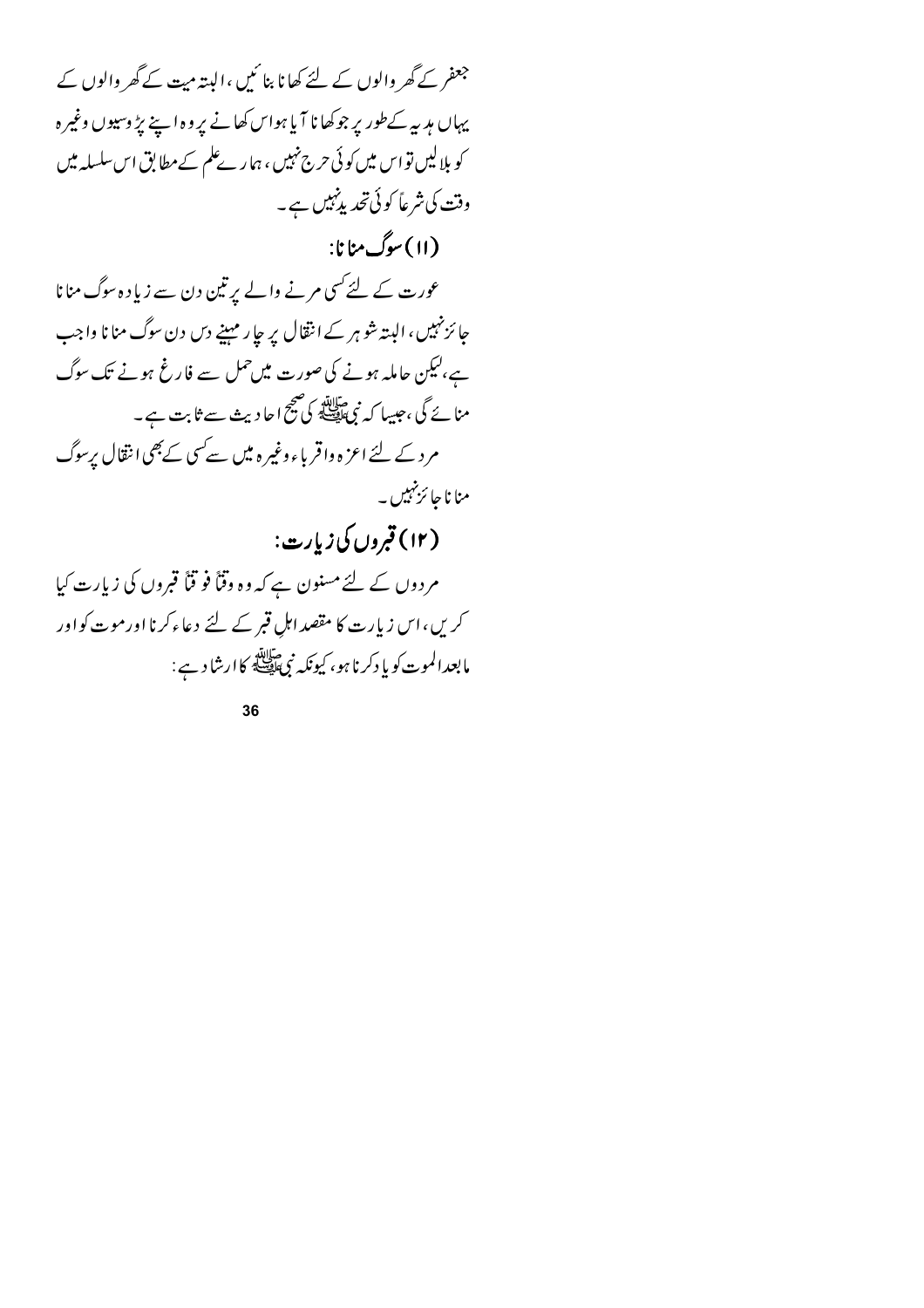﴿ زُوْرُوْا الْقُبُوْرَ فَإِنَّهَا تُذَكِّرُكُمُ الْآخِرَةَ﴾

'' قبروں کی زیارت کیا کرو، کیونکہ پتہ ہیں آ خرت کی یا د دلا تی ہیں''۔ اس حدیث کوامام مسلم نے ابنی صحیح میں بیان کیا ہے۔ نيز رسول اللّٰحَالِيِّيَّةِ ا\_يَيْصحابِهِ كو يدْفَعِيمِ دِيتٍ تھے كہ جب وہ قبروں كى زيارت كيلئے جا ئىيںتو بيرد عاء پڑھيں :

﴿السَّلاَمُ عَسلَيْسُكُسُمُ أَهْسلَ السِّلِّيَسَارِ مِنَ الْمُسؤْمِنِيْسَ وَالْـمُسْـلِمِيْنَ، إنَّا إنْ شَاءَ اللَّهُ بِكُمْ لاَحِقُوْنَ، نَسْأَلَ اللَّهَ لَنَا وَلَكُمُ الْعَافِيَةَ﴾

''اےاس دیار کے رہنے والومومنواورمسلمانو! تم پرِسلامتی ہو،اللّٰہ نے حا ہا تو ہم بھی تمہارے پاس یقیناً پہنچنے والے ہیں ،ہم اپنے لئے اورتم سب کیلئے اللہ سے عافیت جا بتے ہیں''۔ البیتہ عورتوں کے لئے قبروں کی زیارت جائز نہیں ، کیونکہ نبیﷺ نے قبروں کی زیارت کرنے والی عورتوں پرلعنت فرمائی ہے،اوراس لئے بھی کہ عورتوں کے قبروں پر جانے میں فتنہ کا خطرہ ہے،اوران سے بے صبری کے مظاہرہ کا اندیشہ ہے،اسی طرح عورتوں کے لئے قبرستان تک